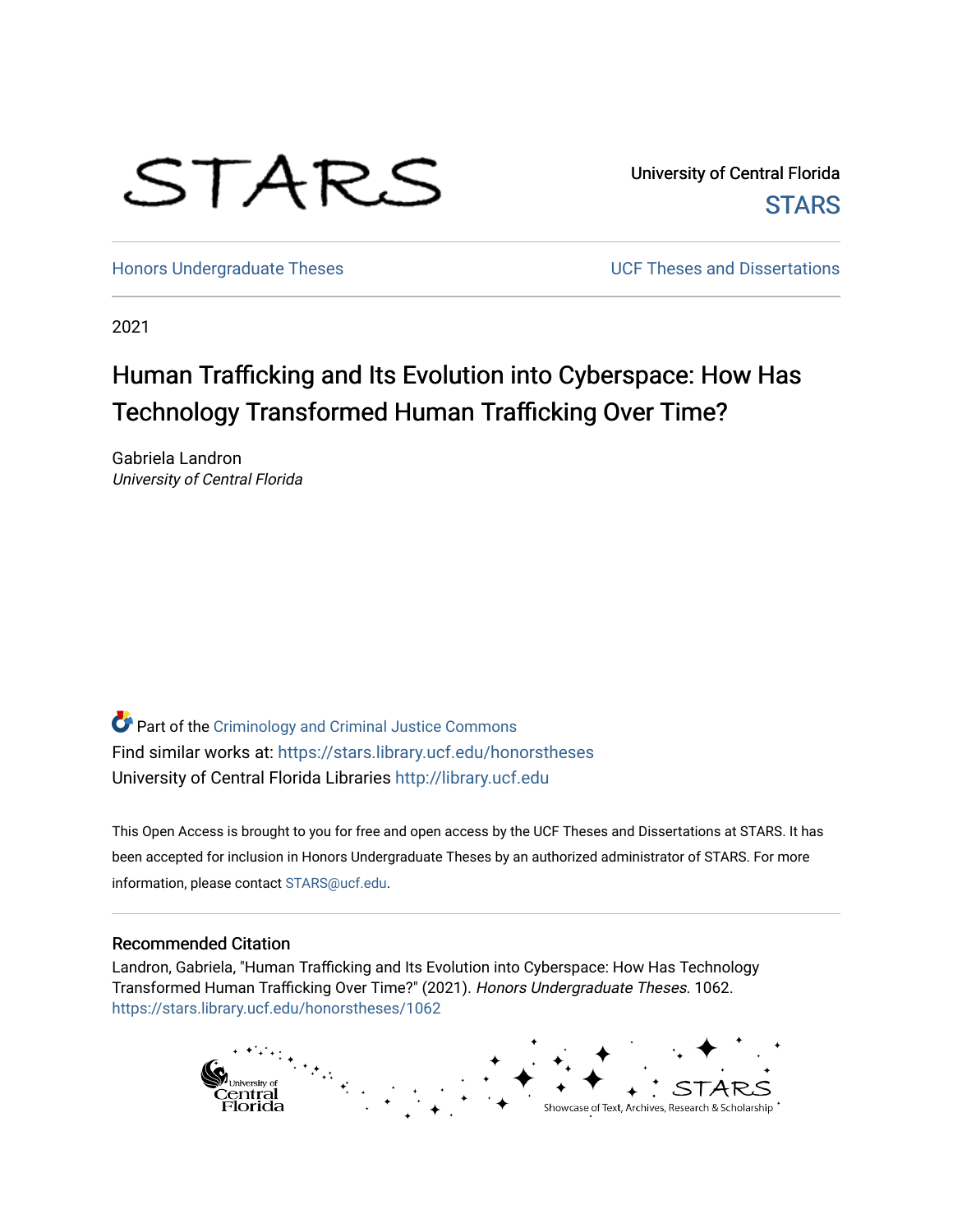## HUMAN TRAFFICKING AND ITS EVOLUTION INTO CYBERSPACE: HOW HAS TECHNOLOGY TRANSFORMED HUMAN TRAFFICKING OVER TIME?

by

## GABRIELA LANDRON

A thesis submitted in partial fulfillment of the requirements for the degree of Bachelor of Sciences In the Department of Criminal Justice in the College of Community Innovation and Education at the University of Central Florida Orlando, Florida

Fall Term, 2021

Thesis Chair: Erica Fissel, Ph.D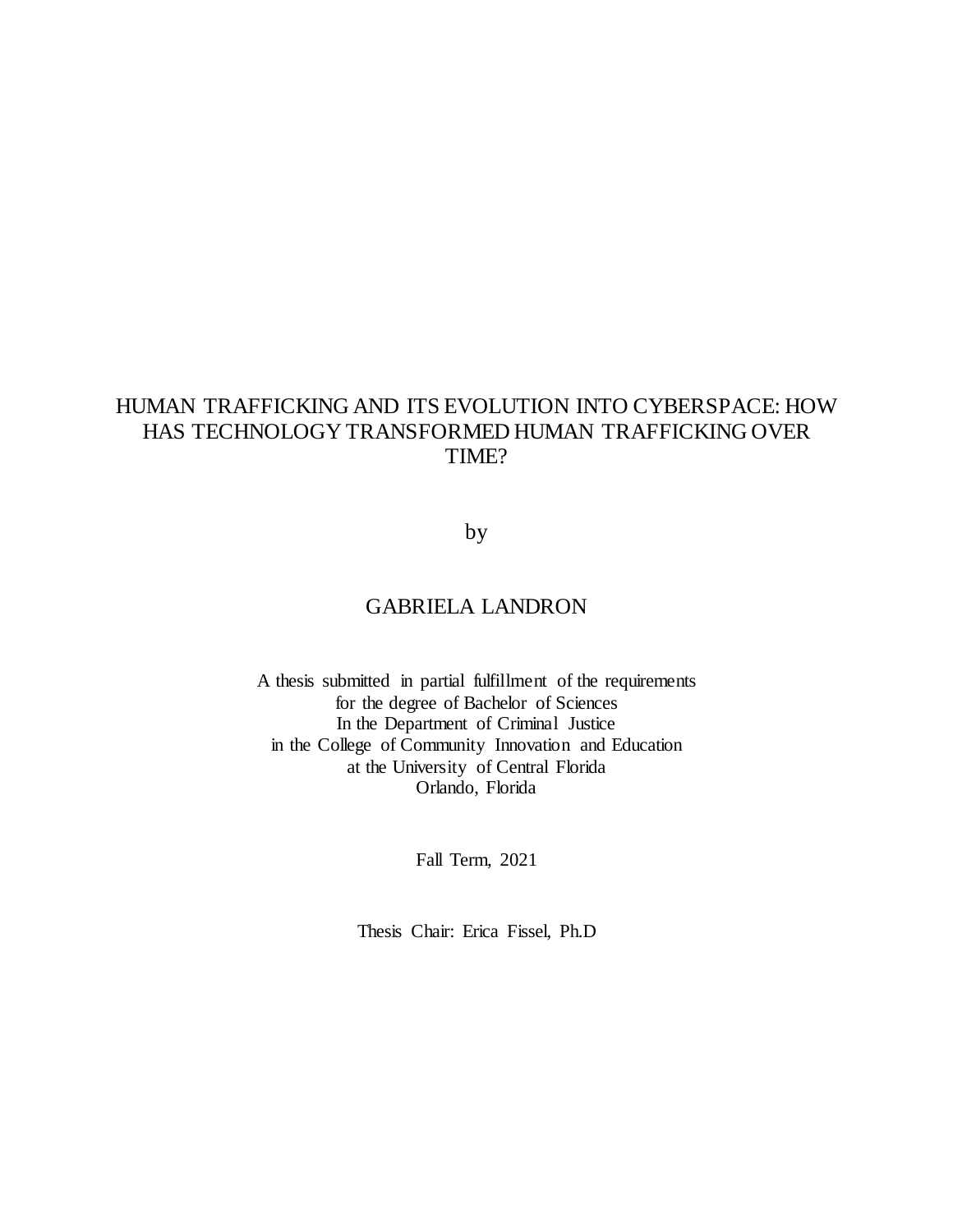## **ABSTRACT**

Over the past few years, with the rise of technology, human trafficking has transformed into one of the largest clandestine crimes globally. Though the relationship between human trafficking and technology has gained attention over recent years, the empirical research on this topic is still underdeveloped. As such, the relationship between technological developments and the rise of human trafficking remains unanswered. Within this frame of reference, this research aims to explore this relationship to better understand how human trafficking has flourished in cyberspace and is beginning to depend on technological advancements for predation by using a content analysis of newspaper articles. After outlining key terms concerning human trafficking in the context of sex trafficking, the present research then examines articles overtime to see the progression of human trafficking in cyberspace. News articles were chosen because they serve as the primary source of information about historical and current events.

Keywords: human trafficking, sex trafficking, technology, Internet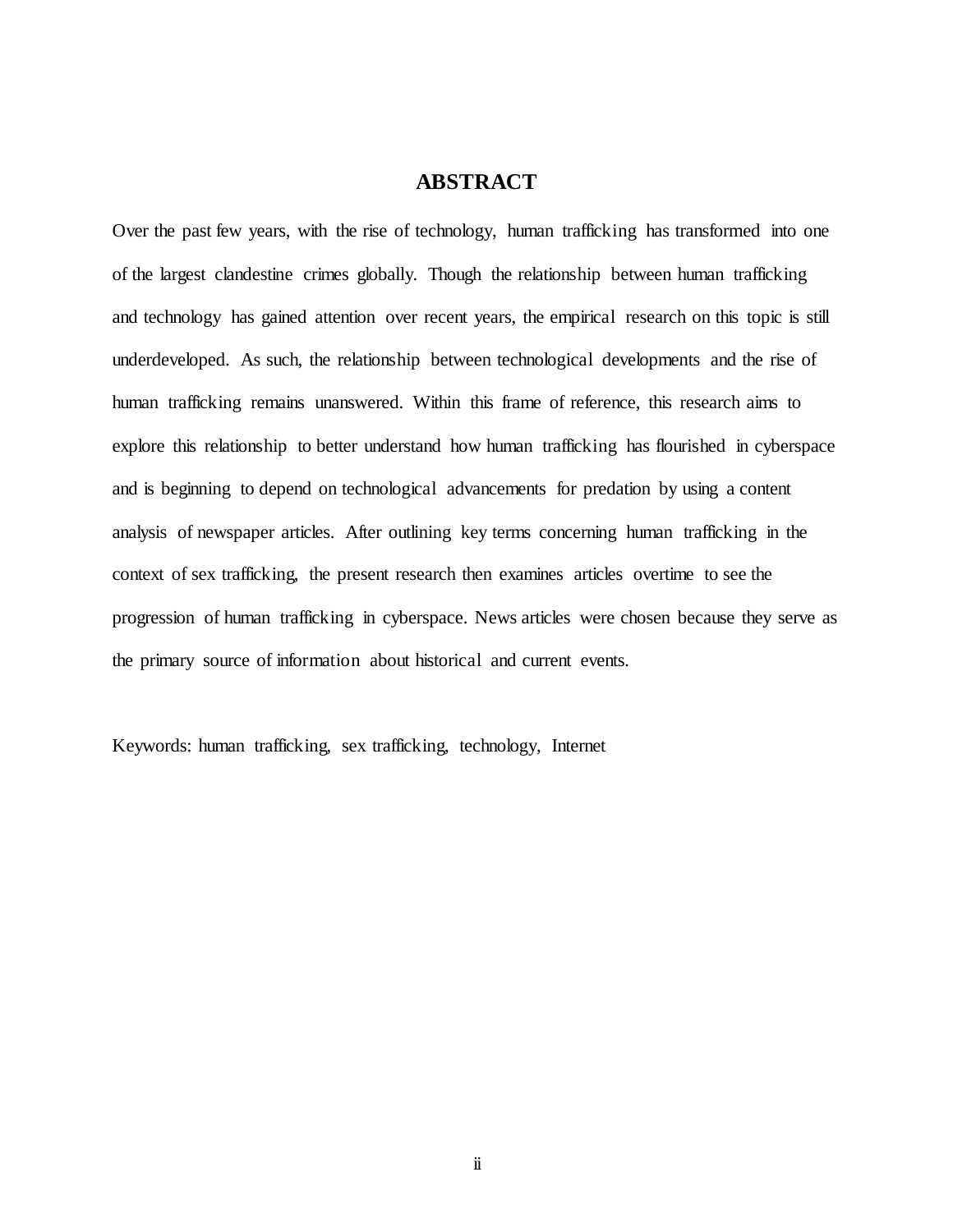## **TABLE OF CONTENTS**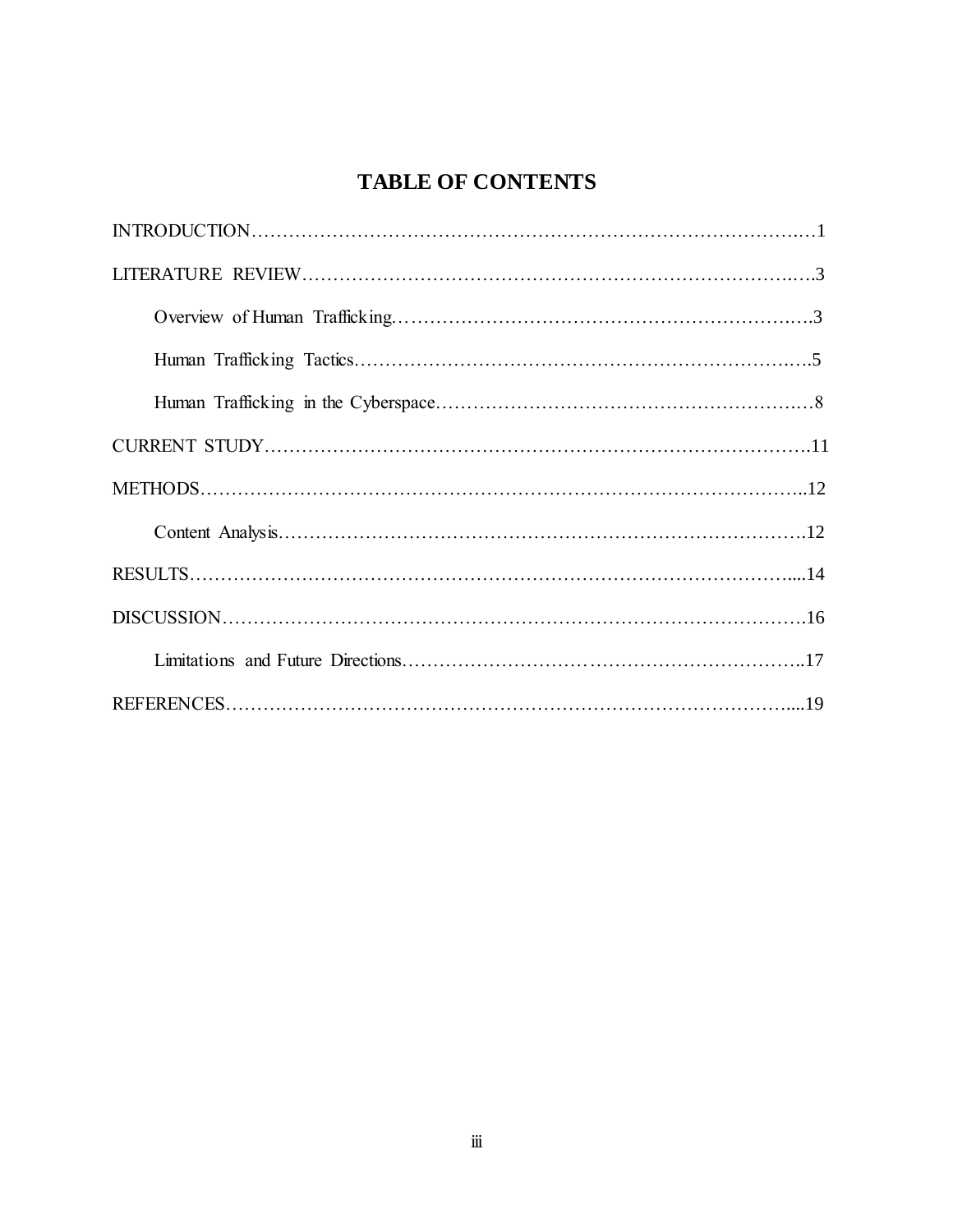## **LIST OF FIGURES**

Figure 1: Newspaper Articles Involving Trafficking and Technology Over Time……………14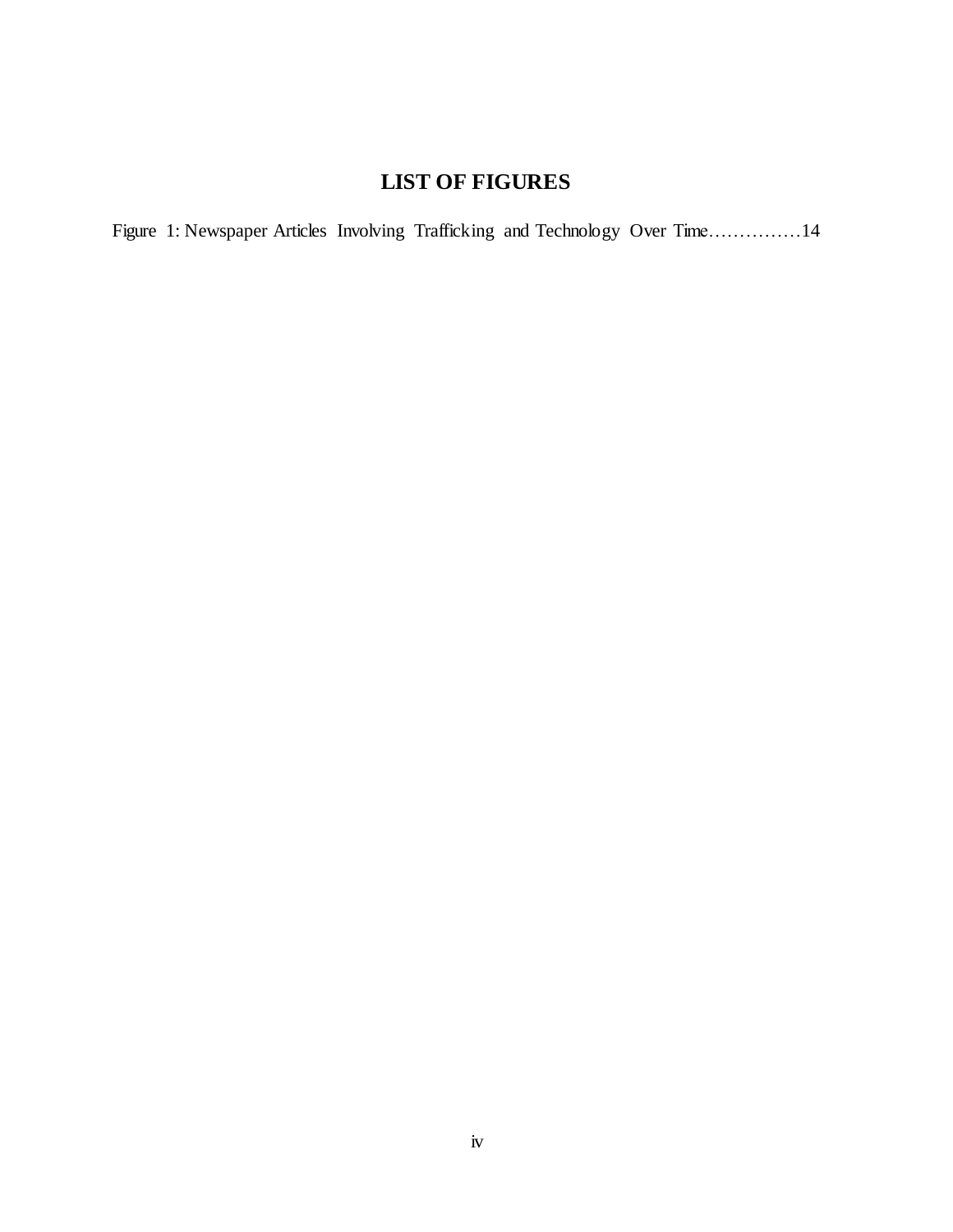## **INTRODUCTION: TECHNOLOGYOR CYBERSPACEUSED TO FACILITATE HUMAN TRAFFICKING**

"Human trafficking is a form of modern-day slavery in which traffickers use force, fraud, or coercion to control victims for the purpose of engaging in commercial sex acts or labor services against his/her will" (Human Trafficking Hotline, 2021, paras. 1). It is an ever-evolving concern for law enforcement and the criminal justice system. There are four stages of trafficking which include: the recruitment, transportation, exploitation of victims, and the management of illicit profits (Aronowitz, 2009). Throughout each of these four stages of the trafficking cycle, offenders use digital technologies. These digital technologies are used to facilitate their trade and exploit a larger number of victims. Estimates from the International Labour Organization (2014) suggest that human trafficking is a \$150 billion global industry, with \$99 billion coming from commercial sexual exploitation. In other words, sex trafficking is the largest and most profitable category of human trafficking.

"In the last thirty years, traffickers have misused every technological advancement to help them exploit their victims and force them into labor and sex trafficking" (Richmond, 2019, paras. 7). The three main technologies this paper will focus on are: (1) Internet - used to recruit and advertise on websites; social media, private chat rooms, and video games; (2) Smartphones used to monitor victims' movements, control their actions, and keep tabs on their victims; and (3) Financial systems - wire transfers; facilitates the movement of money.

Anecdotal stories of human trafficking conducted through cyberspace, such as the recent Wayfair scandal (e.g., Brown, 2020), are abundant. What is lacking in the empirical literature, however, is a systematic assessment of how human traffickers use technology and cyberspace. Thus, the current study attempts to fill this gap in knowledge by providing a content analysis of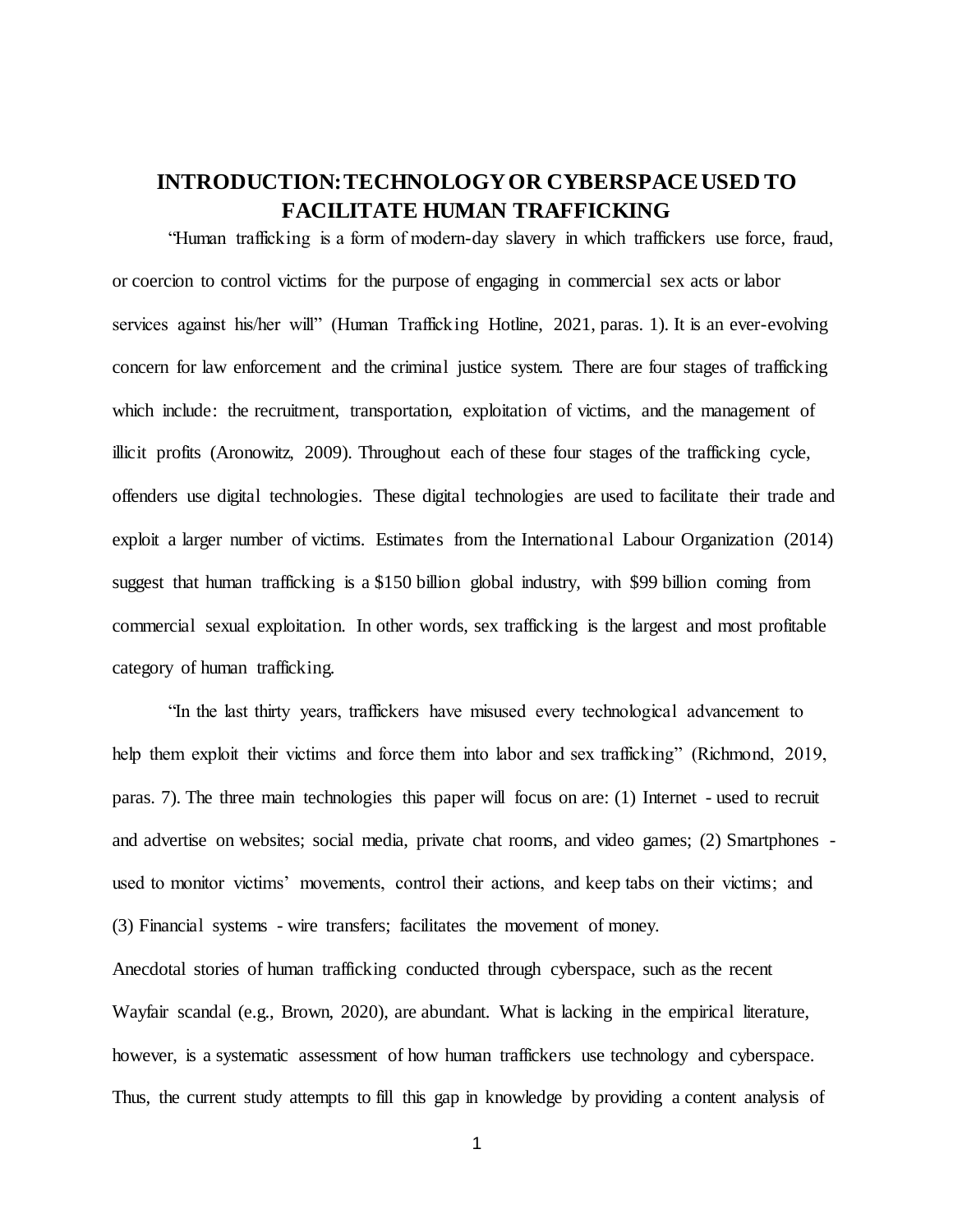newspaper articles over time in order to understand how human trafficking has evolved as technological capabilities advance. The next section examines key terminology and statistics of human trafficking in relation to sex trafficking, what tactics are employed by human traffickers, as well as outlining the role cyberspace and technology has in human trafficking - specifically the internet, smartphones, and financial systems. Subsequently, the following section provides an analysis of technological changes over time in advertisements and articles in relation to human trafficking.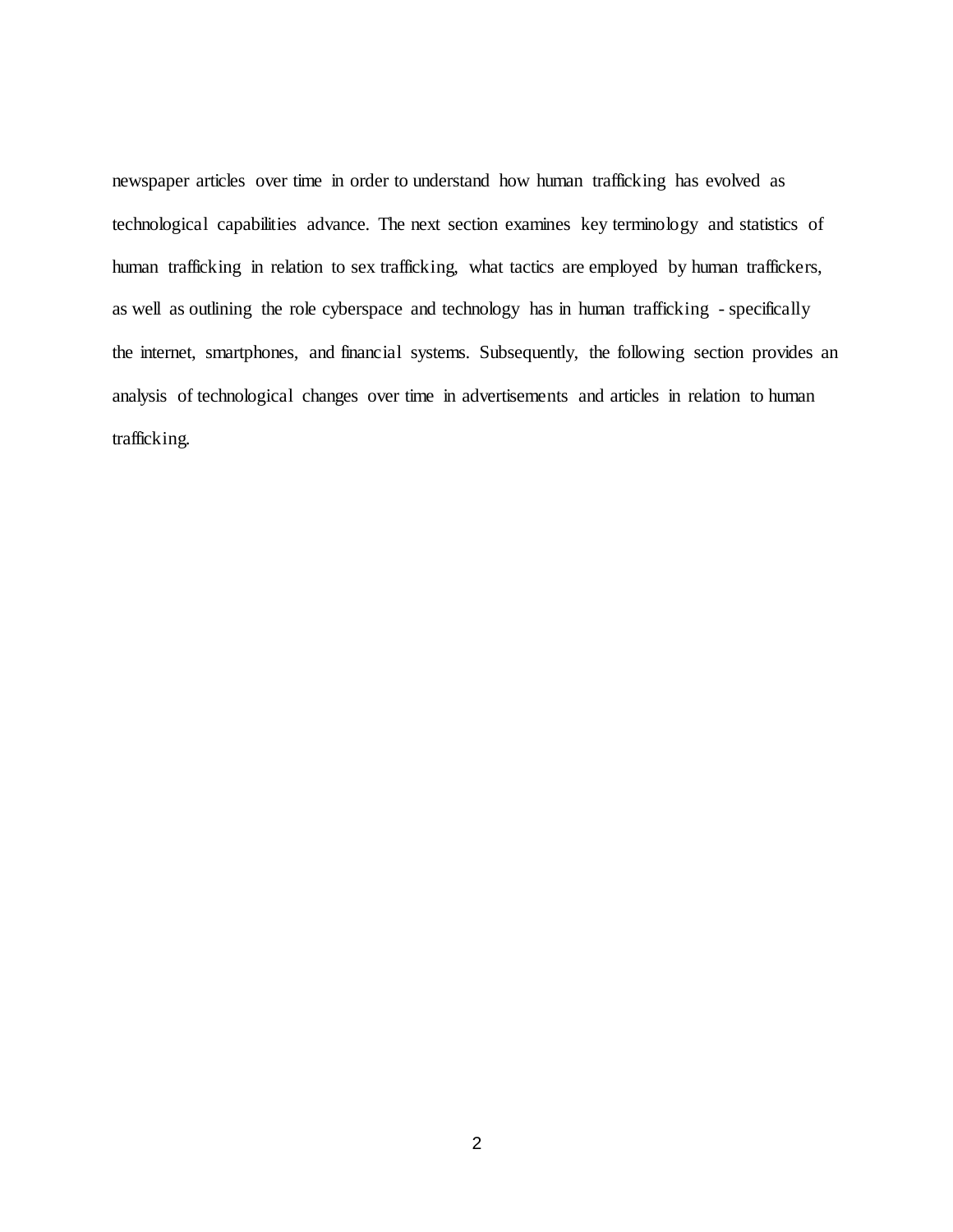## **LITERATURE REVIEW**

Globalization has facilitated sex labor and increased its market. Sex trafficking has become codependent with technology. Verham (2015) states that "[n]either the Internet nor sex trafficking would look like it does today without its counterpart" (p. 4). Knowing this interaction is paramount to understanding technology used by perpetrators of human trafficking and is fundamental in its prevention and intervention. It is assumed that the same technology used by traffickers can be utilized by law enforcement and the criminal justice community to hinder their market. Some researchers believe that tools such as data mining, mapping, computational linguistics, and advanced analytics could also be used by anti trafficking organizations to prevent, protect, and prosecute against human trafficking (Laterno, 2011). Yet, little empirical research supports this notion (Boyd et al. 2011). Though improving, we are still in the early stages of understanding how traffickers use technology in both sex and labor trafficking (Latonero et al. 2012).

#### **Overview of Human Trafficking**

Human trafficking has grown to be the third largest criminal enterprise globally ranking behind drug trade and counterfeiting, and it continues to expand at a rapid rate (Greenberg, 2016). In fact, human trafficking is the world's fastest growing criminal enterprise (U.S. Department of Justice, 2016). Even though it is one of the largest criminal underworlds today, there has yet to be a universal definition for human trafficking. Nonetheless, one of the most cited definitions used is the United Nations Office on Drugs and Crime (UNODC); "Human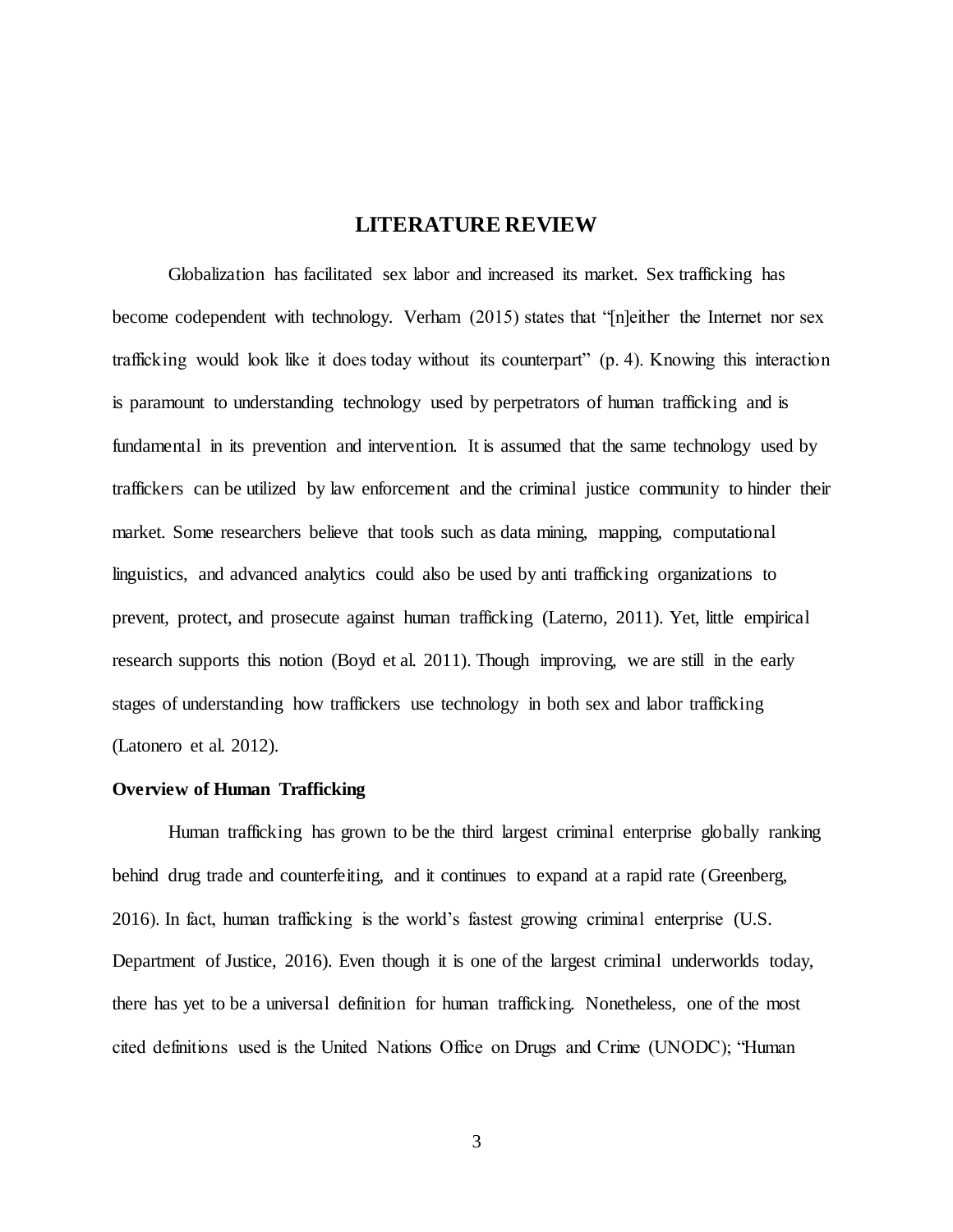Trafficking is the recruitment, transportation, transfer, harboring or receipt of people through force, fraud or deception, with the aim of exploiting them for profit" (p. 1).

Despite the various forms of human trafficking (labor trafficking, organ trafficking, debt bondage) and no single profile for trafficking victims, the main focus of law enforcement has long been skewed towards sex trafficking, specifically of women and girls. The Trafficking Victims Protection Act of 2000 defines sex trafficking as "the recruitment, harboring, transportation, provision, or obtaining of a person for the purpose of a commercial sex act" (U.S. Department of Health & Human Services, 2021, paras 4). One estimation is that there are approximately 4.5 million victims of sex trafficking worldwide (End Slavery Now, 2020).

The International Labor Organization (2017) found that, "internationally there are between 20 million and 40 million people in modern slavery today" (p. 5). Out of these victims, the UNODC (2020) has found that, globally, 50% of detected victims are adult women and 20% are young girls. They also concluded that 50% of victims were trafficked for sexual exploitation. Specifically, in North America, sexual exploitation is the most commonly detected form of trafficking, with 72% of all trafficking falling into this category, which is among the highest recorded globally.

Although human trafficking is one of the most large-scale criminal enterprises today, it is still under-reported (U.S. Department of State, 2021). Moreover, police often do not classify cases as human trafficking for a number of reasons. Authorities inability to identify trafficking cases and report human trafficking data poses a substantial challenge for law enforcement and social service agencies (National Institute of Justice, 2020). Interviews conducted by the National Institute of Justice (2020) with law enforcement personnel revealed three main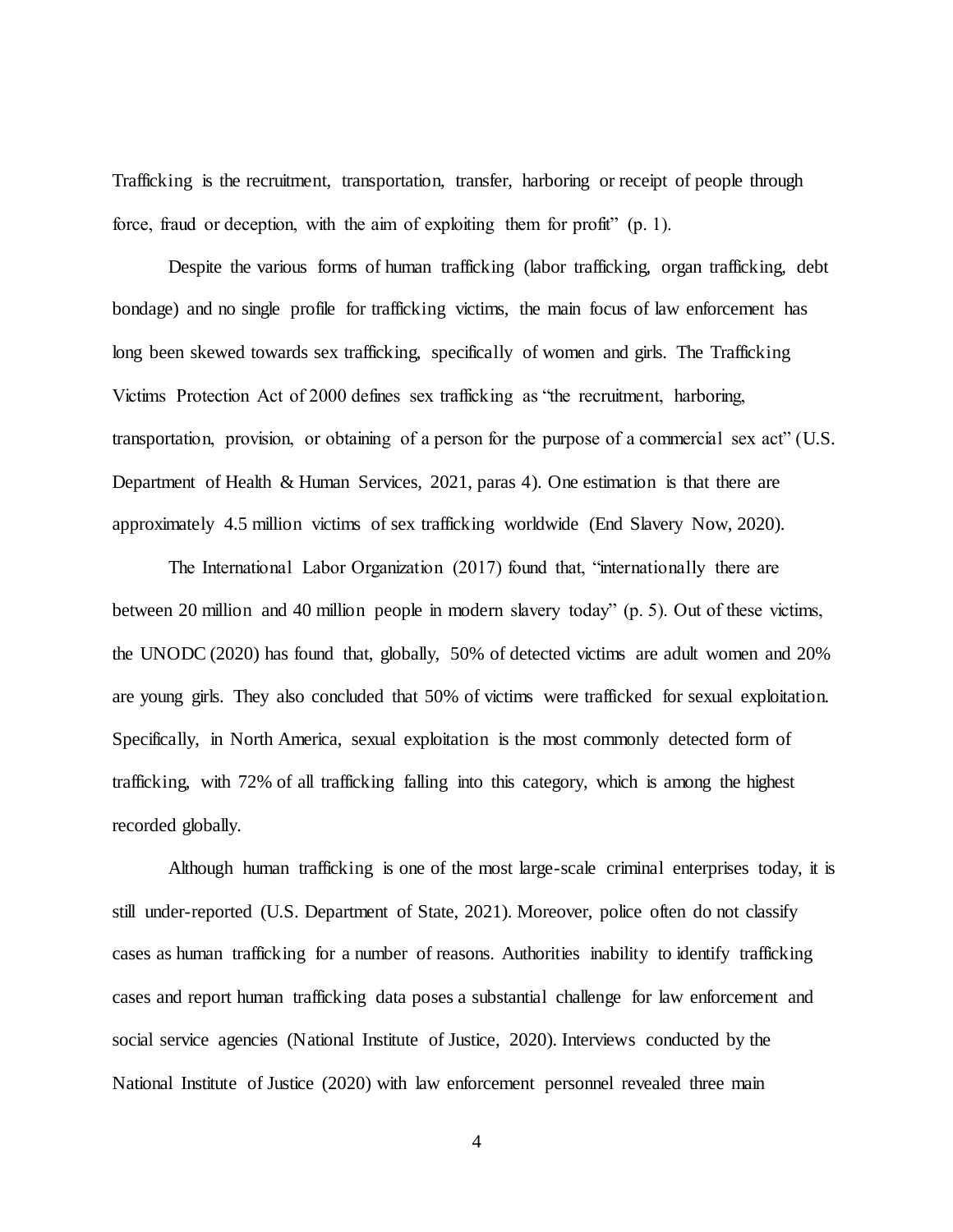challenges to identification of trafficking offenses by law enforcement, the report asserted that: "lack of training of law enforcement personnel, pushing identification of human trafficking to later stages of the investigation, and confusion on the difference between human trafficking and other forms of exploitation, such as prostitution" (paras. 8).

#### **Human Trafficking Tactics**

The cyber techniques human traffickers utilize covers a total of four stages, these include: the recruitment, transportation, and exploitation of victims, and the ensuing management of illicit profits (Aronowitz, 2009). Throughout each of these stages, traffickers use technology to facilitate their operation.

During the recruitment phase, traffickers typically use tactics such as false employment opportunities to lure their victims and trap them. Victims, may be offered precarious job opportunities such as modeling or dancing, yet, upon arrival, they are abused, threatened and sold in the sex industry (End Slavery Now, 2021). Typically, victims are trying to escape poverty and are lured by the idea of providing a better life for their families. Vulnerable people risk everything to try and escape poverty and horrendous living conditions, traffickers take advantage of this by letting them borrow money in advance. Once they arrive, they are trapped and exploited. The job and living conditions are completely different than what was promised. They become vulnerable and dependent on their traffickers. Their belongings, such as documentation, are taken from them and they are required to pay off their debt through work (Antislavery, 2021). There is a plethora of other recruitment methods such as "seduction and romance, lies about educational or travel opportunities, abduction, sale by family, and recruitment through former slaves" (Spruce, 2017, paras 9). A 2019 data report conducted by Polaris found that the top three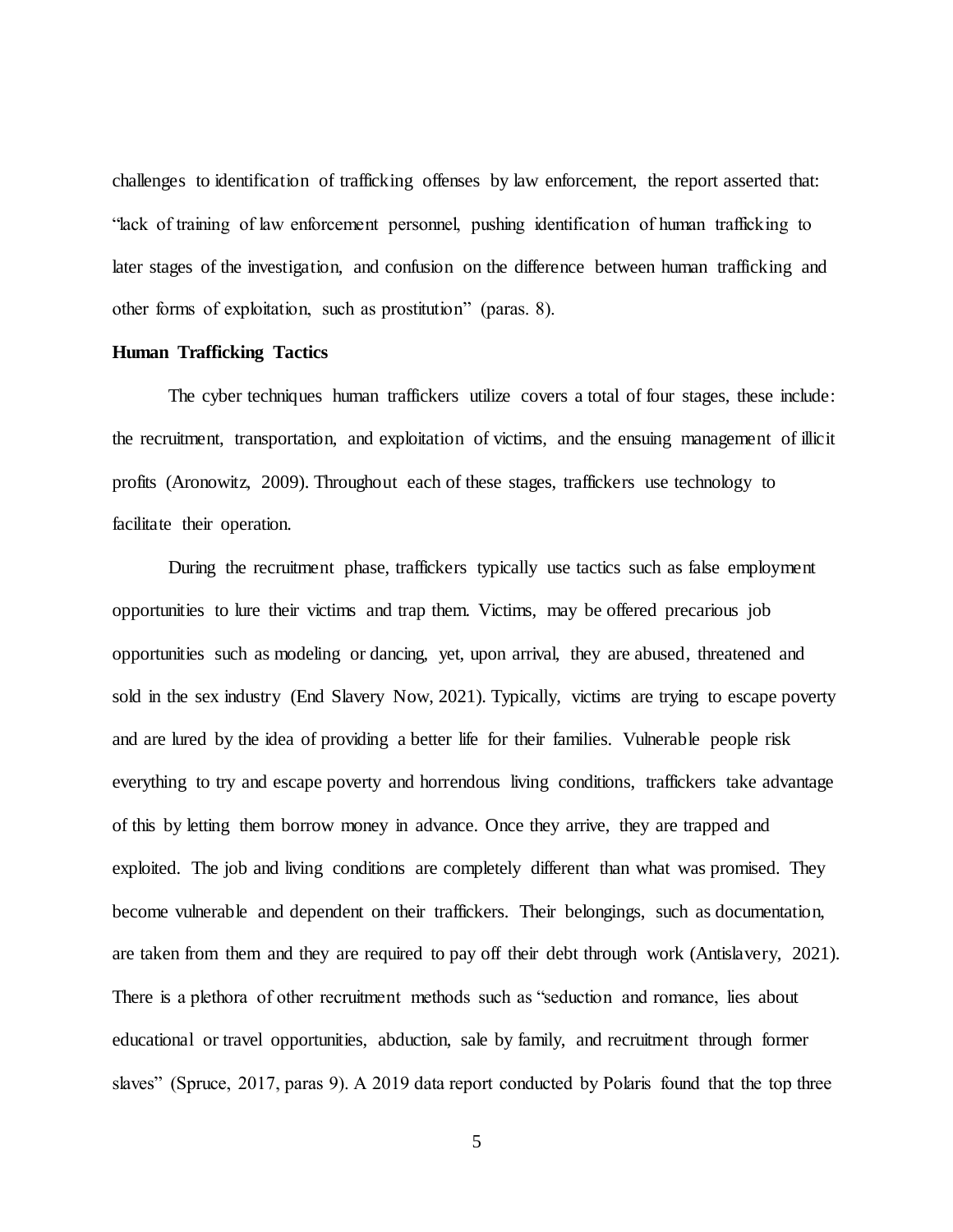identified sex trafficking types were escort services, illicit massage, health, and beauty, and pornography. They also found that the top five recruitment tactics were intimate partner/marriage proposition, familial, job offer/advertisement, posing as a benefactor, and false promises/fraud. Meanwhile, the StrongHearts Native Helpline (2021) states that, "the top five forms of force, fraud, and coercion are induces/exploits substance abuse issues, physical abuse, sexual abuse, intimidation-displays/threatens weapons, and emotional abuse-intimacy related" (paras 4).

In the transportation phase, traffickers most commonly use trains, buses, planes, and ships to transport victims (Blue Campaign, 2021). "The Urban Institute study found that 71% of the survivors were trafficked by flight, and 52% were trafficked by car or van" (Transportation, 2019, p. 7). "Of the survivors in the Polaris study, 47% were trafficked by taxis, 38% by airplanes, 33% by public buses, 19% by subway, 19% by long distance buses, 11% by long distance rail, 9% by ridesharing and 3% by cruise ships" (Anthony, 2018, p. 25).

The U.S. Office on Trafficking Persons (2021) highlights three ways that a trafficker may gain control over a victim during the exploitation phase. They may use any of these ways or a combination of all three. These include:

"(1) Force - when a human trafficker first gets a new victim, physical force is often necessary to force their victim to participate. The physical abuse associated with trafficking may include: close monitoring, confinement, physical restraint or the use of restraints, physical assault and battery, sexual assault and rape, drug induced addiction, and other types of physical harm. (2) Fraud - a trafficker typically uses fraud as a recruitment tool. They can make false promises to lure the vulnerable victim to their car, a secluded public place, or even their home. The ruse may continue for weeks or even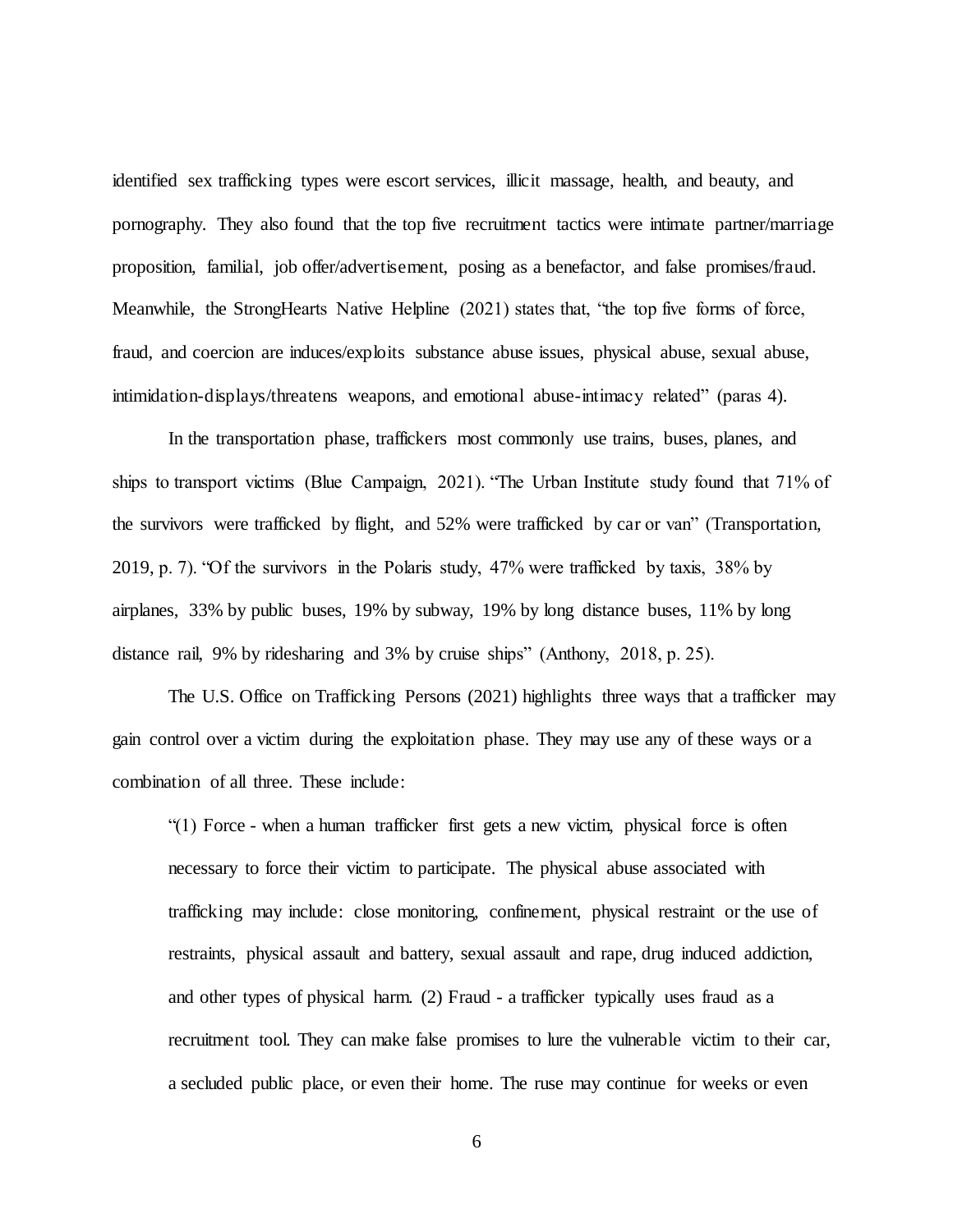months. Once they gain control of their victim, however, the victim will likely quickly recognize the promises were empty. (3) Coercion - coercion is psychological manipulation that is used to convince someone they want to take part in something they likely do not actually want to do. Coercion does not include physical abuse. Instead, it is a type of psychological abuse. This could include: threatening to harm the victim, threats of physical violence against the victim's family, confiscating the victim's passport or other similar documents, humiliating and shaming the victim for participating in the forced sex acts or other activities, threatening to deport the victim, and threatening to expose their illegal activities to loved ones or the authorities" (The Administration for Children and Families, table 2).

Traffickers utilize traditional methods of financial management (Brenig et al. 2015). This includes opening bank accounts, purchasing transportation such as plane tickets, booking hotel rooms, and using social media to recruit and advertise victims' services. Said bank accounts may be opened under their victims' names, hiding them in plain sight (Slim, 2020). The U.S. Department of the Treasury's Financial Crimes Enforcement Network (2020) issued an advisory that encapsulates four common methods employed by modern traffickers. First, traffickers use front companies. Front companies are defined as, "businesses that operate as legitimate entities but commingle illicit funds with legitimate funds" (Slim, 2020, paras 3). Criminals utilize front companies to hide their trafficking operations. Second, traffickers use unlawful employment practices. They lie about the nature of the job and may withhold their victim's salary. Third, traffickers use funnel accounts. Funnel accounts are "bank accounts that are established so a criminal can deposit funds at one geographic location while the criminal's co-conspirator can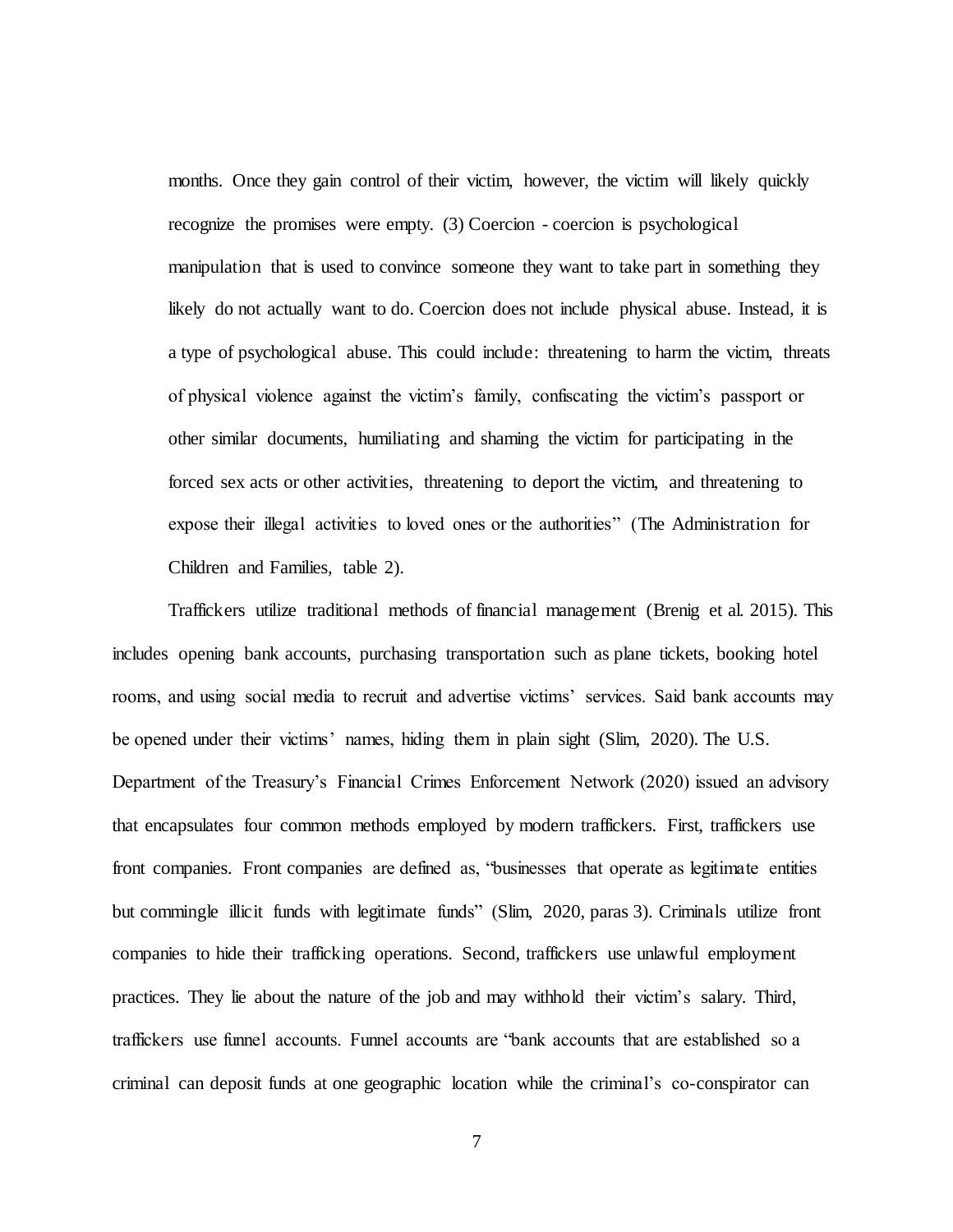immediately make cash and ATM withdrawals at a branch location in another geographic area" (Slim, 2020, paras 5). This allows them to move funds quickly without leaving a trail. Lastly, traffickers use alternative payment methods and peer-to-peer payment systems. These include credit cards, prepaid cards, mobile payment applications, Zelle, PayPal, and Venmo.

Certain patterns have emerged in cases where sex traffickers use the Internet: (1) Advertisements of victims are placed on online classified sites (2) social networking sites are used to recruit victims, (3) investigations may begin with a picture of potential victims in online classified ads, and (4) a majority of victims have been identified as runaways (Laterno, 2011). That being said, the internet is a breeding tool for exploitation of women and girls which will be analyzed in the next section.

#### **Human Trafficking in the Cyberspace**

The relationship between human trafficking and technology has become an increasing concern for the public and private sector with the increased expansion of the Internet. The Pew Research Center (2021) has found that today, around 93% of adults use the internet, with 15% being smartphone only internet users. Shared Hope International (2012) claims that technology has become the most significant facilitator of commercial sex trade. The Internet specifically has aided in the expansion of child sex trafficking because it can connect clandestine customers with trafficking victims while at the same time distancing the perpetrator from the crime (Finklea et al., 2015). Latonero (2011) has found that currently statistics suggest that just one child can generate over \$1,000 a night. Knowing this, traffickers use social media apps and chat rooms to groom children; oftentimes this will allow traffickers to mask themselves as children in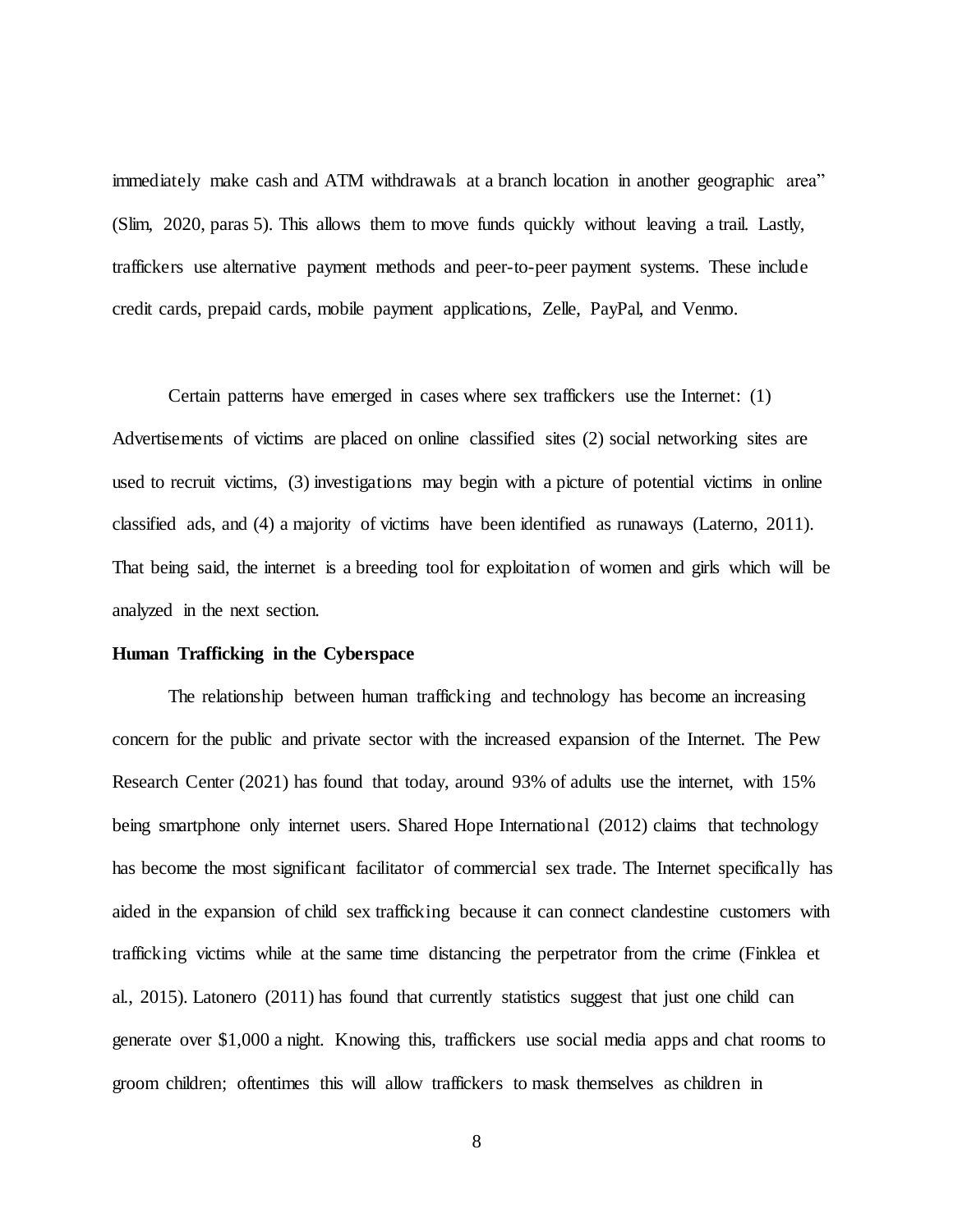cyberspace to gain the trust and cooperation of potential victims. (Jennifer E. et. al, 2020). Call of Duty, the world's best-selling video game franchise, has been used by perpetrators to recruit children. Using private chat rooms, traffickers disguise themselves as friends and begin the grooming process (Stopptrafficking, 2018).

Smartphones have also enabled perpetrators to reach a larger client-base because they can schedule more sexual encounters per child (U.S. Department of Justice, 2010). They also use cellphones to track their victims' movements and control their actions. Cellphones allow geotracking, which is "the ability to identify a person's current, physical location by obtaining GPS data from their smartphone devices" (PCMAG, 2021, paras 1). Also, applications such as MySpy allow traffickers to monitor their victims' phones (Johnson, 2017).

Financial systems are used by traffickers to conceal their source of income. "Traffickers can exchange money through online currency transfer services when commercially exploiting their victims, thereby obscuring their illicit activities. Encryption technologies (dark web and cryptocurrency) allow individuals engaged in illicit activities, including traffickers, to be paid in ways that are difficult to trace, reducing the risk of perpetrators being located by law enforcement" (Lukianchuk, Grebeniuk, & Cherniak, 2017, p. 71). Another common form is the use of a legitimate business, such as massage parlors, to mask their true identity. Victims are forced to work as masseuses, as well as provide extra services to their clandestine customers. Through the trafficking technology nexus, traffickers are able to commit their crimes hidden in plain sight.

There is a limited amount of reliable data related to human trafficking (U.S. Department of State, 2021). The U.S. Department of State (2021) released a committee guide that stated, "All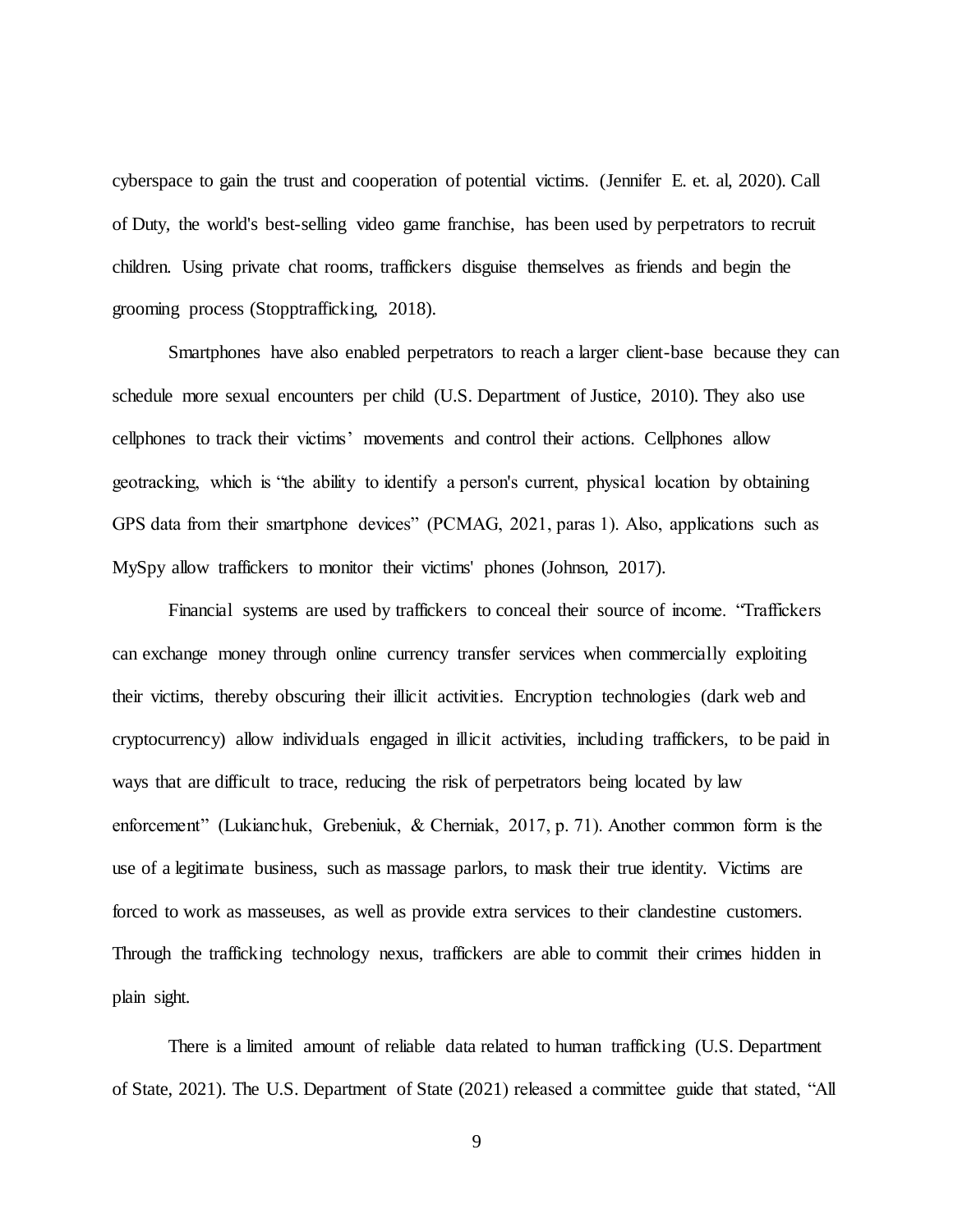public awareness and outreach efforts should remain consistent with research and cite accurate sources. When using data or statistics, the quality and quantity of human trafficking data available are often hampered by the hidden nature of the crime, challenges in identifying individual victims, gaps in data accuracy and completeness, and significant barriers regarding the sharing of victim information among various stakeholders. For these reasons, data and statistics may not reflect the full nature or scope of the problem" (paras. 4). Without an appropriate identification system and accurate reports on victims, conducting research on human trafficking is an arduous task.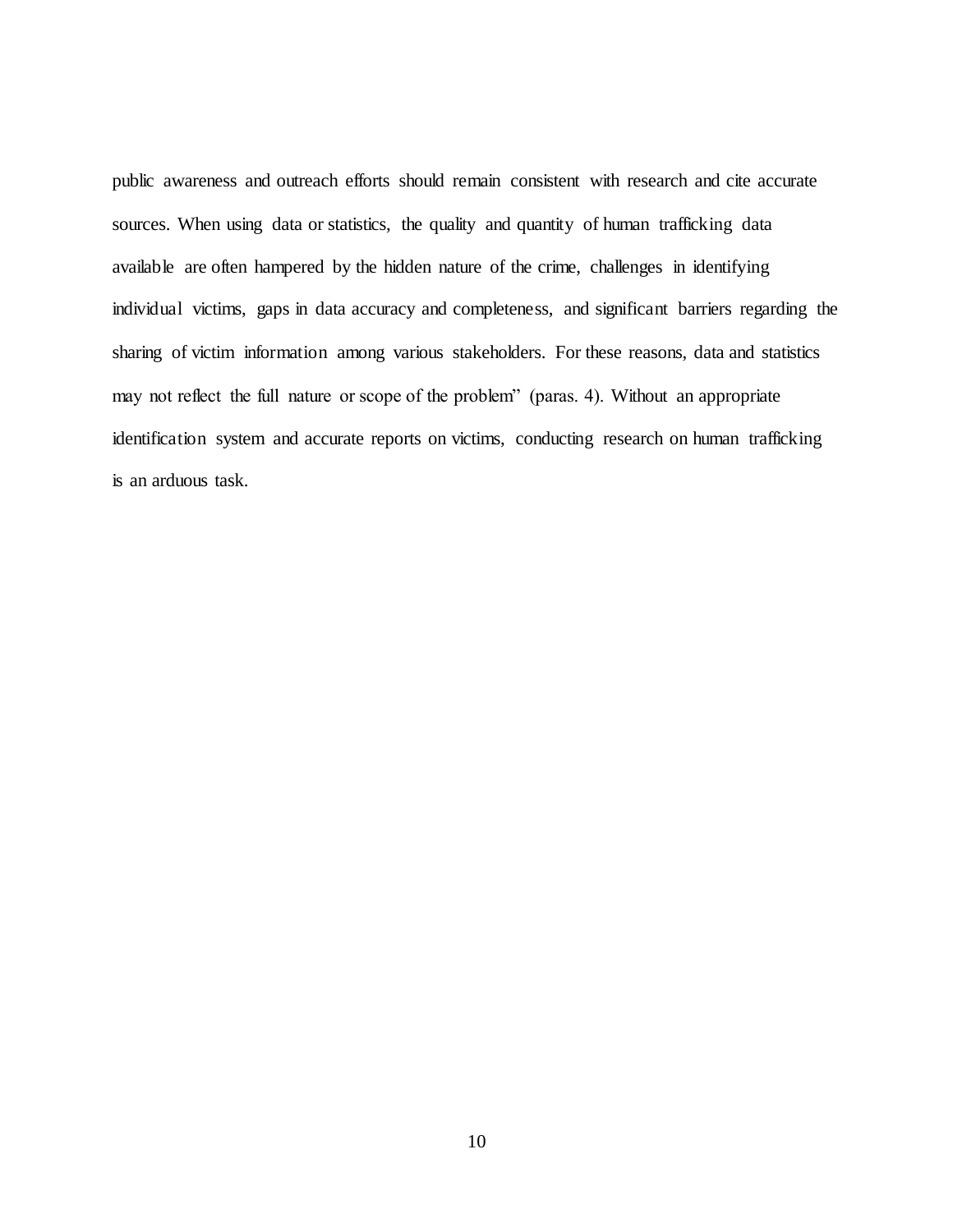### **CURRENT STUDY**

The primary objective of the present study was to examine how technology has facilitated human trafficking through the use of the internet, smartphones, and financial systems. As previously noted, technology is used by traffickers to recruit victims, to facilitate their trafficking operations, and to control victims by restricting their social media and phone access. They also impersonate the victim, and/or spread lies and rumors about them online (Polaris, 2020). Thus, I designed this study to investigate how technology has bolstered human trafficking into the third largest clandestine crime in the world. I addressed this with the following research question: How has technology transformed human trafficking over time? I hypothesis that the rise of human trafficking is subsequently due to the evolution of technology over time and will continue to expand traffickers' market. Currently, research suggests that if we understand how technology is used by traffickers, it can help prevent future victimization and inform targeted interventions. Newspaper articles inform the general public on trending topics such as human trafficking. My study may reveal that by educating the media on the way's traffickers use technology, we can prevent future victimization. Correspondingly, by training law enforcement officers on the signs of human trafficking, they will be able to differentiate between human trafficking cases and other cases such as prostitution.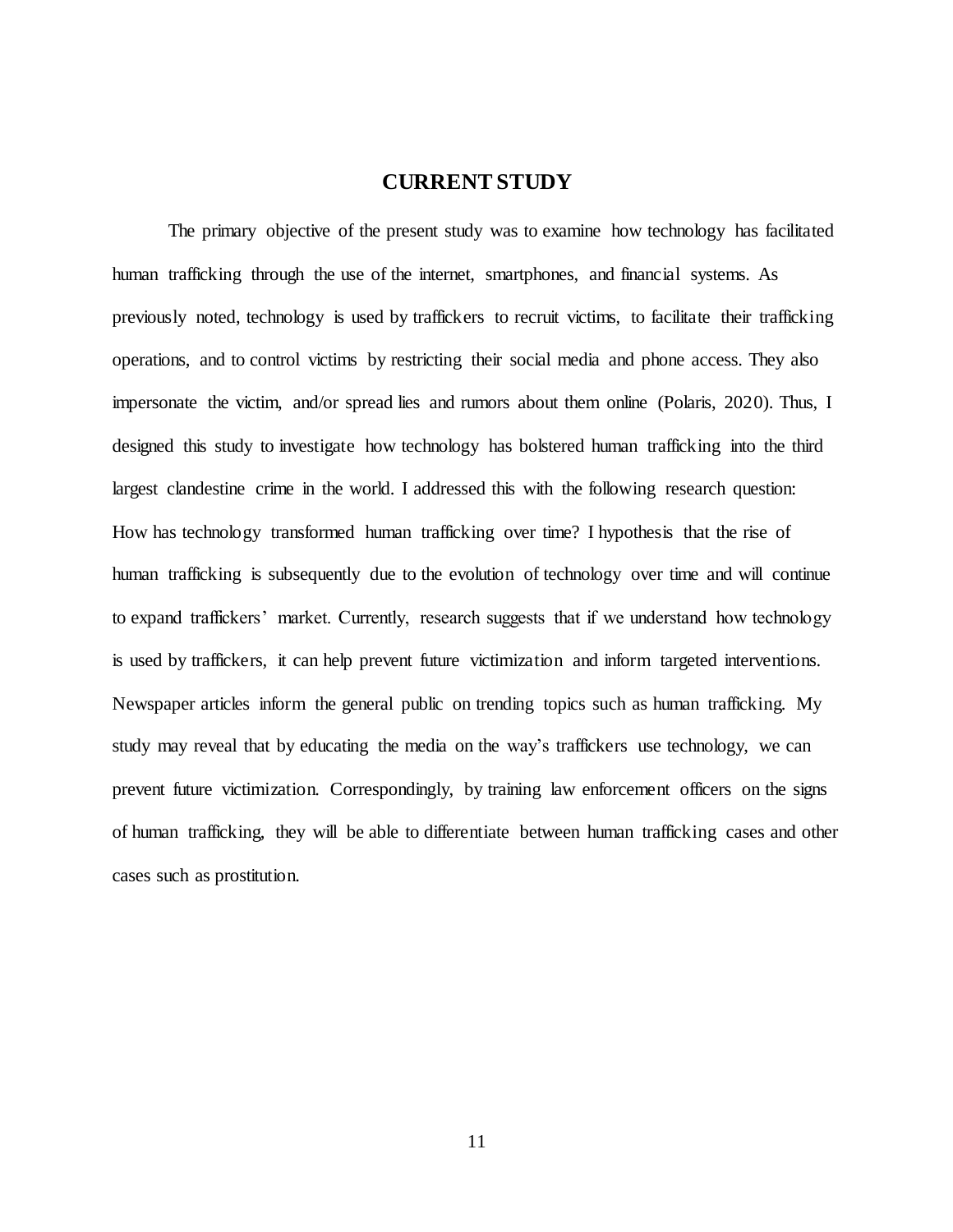### **METHODS**

The present study examines newspaper articles from the 1980s to the present from major news outlets, to explore the relationship between technological advancements and the rise of human trafficking. News articles were chosen from the five major daily newspapers in the United States, which include the *Chicago Tribune, Los Angeles Times, New York Times, Wall Street Journal,* and the *Washington Post*. These newspapers were selected because they have the top circulation in the United States and cover a variety of topics, including human and sex trafficking. Articles were selected and included in the content analyses based on key terminology. In other words, articles were screened for the following terms: internet, smartphone/cellphone, financial systems, apps, social media, Facebook, Twitter, Snapchat, Instagram, video games, women, girls, human trafficking, and sex trafficking.

The current data showed over 800 news articles which included the key terms per decade. News articles were defined as articles that discuss current or recent news pertaining to human trafficking. Articles were refined based on their usage of human trafficking, sex trafficking, the internet and technology per decade. Five of the top fifty articles per decade were then selected using a number randomizer. In total, 25 articles were coded for key terms.

#### **Content Analysis**

"A content analysis is used for measuring, classifying, and evaluating the content of any type of human communication, and is founded on the belief that communication affects and is affected by our social environment" (Krippendorff, 1989, p. 403). Essentially, it is a research tool used to determine whether or not certain words, themes, or concepts are present within some given qualitative data (Colombia, 2019). In the current study, keywords were coded based on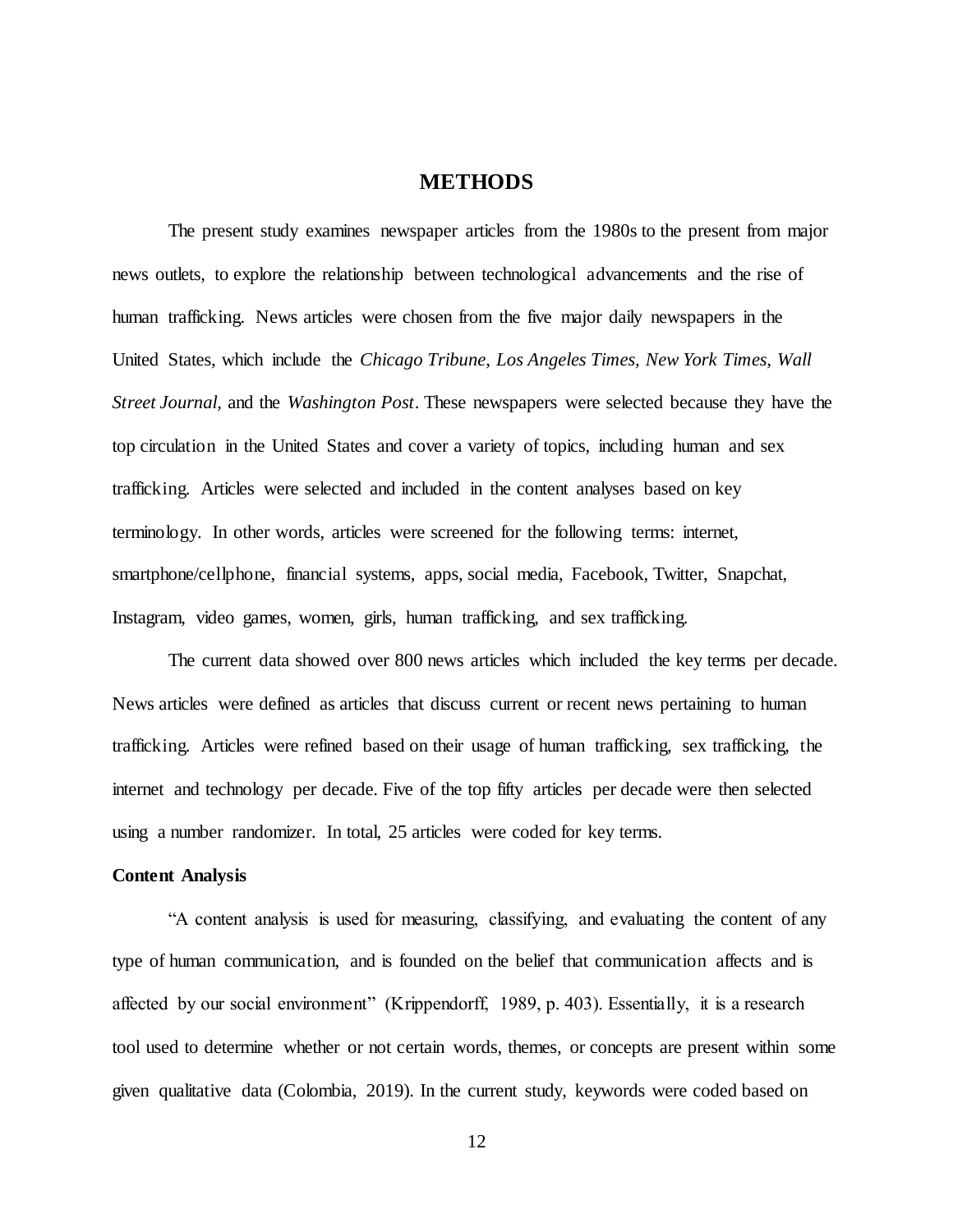whether or not they were present in the randomly selected article. Keywords included: technology, Internet, human trafficking and sex trafficking. Each article was coded in terms of the presence  $(1 = yes)$  or absence  $(0 = no)$  of these keywords. All newspaper articles were distinguished by their timeframe, as well as whether they included technology or not. They were then analyzed for the prevalence of each sub-theme per decade, such as offender/victim demographic, location, and crime committed.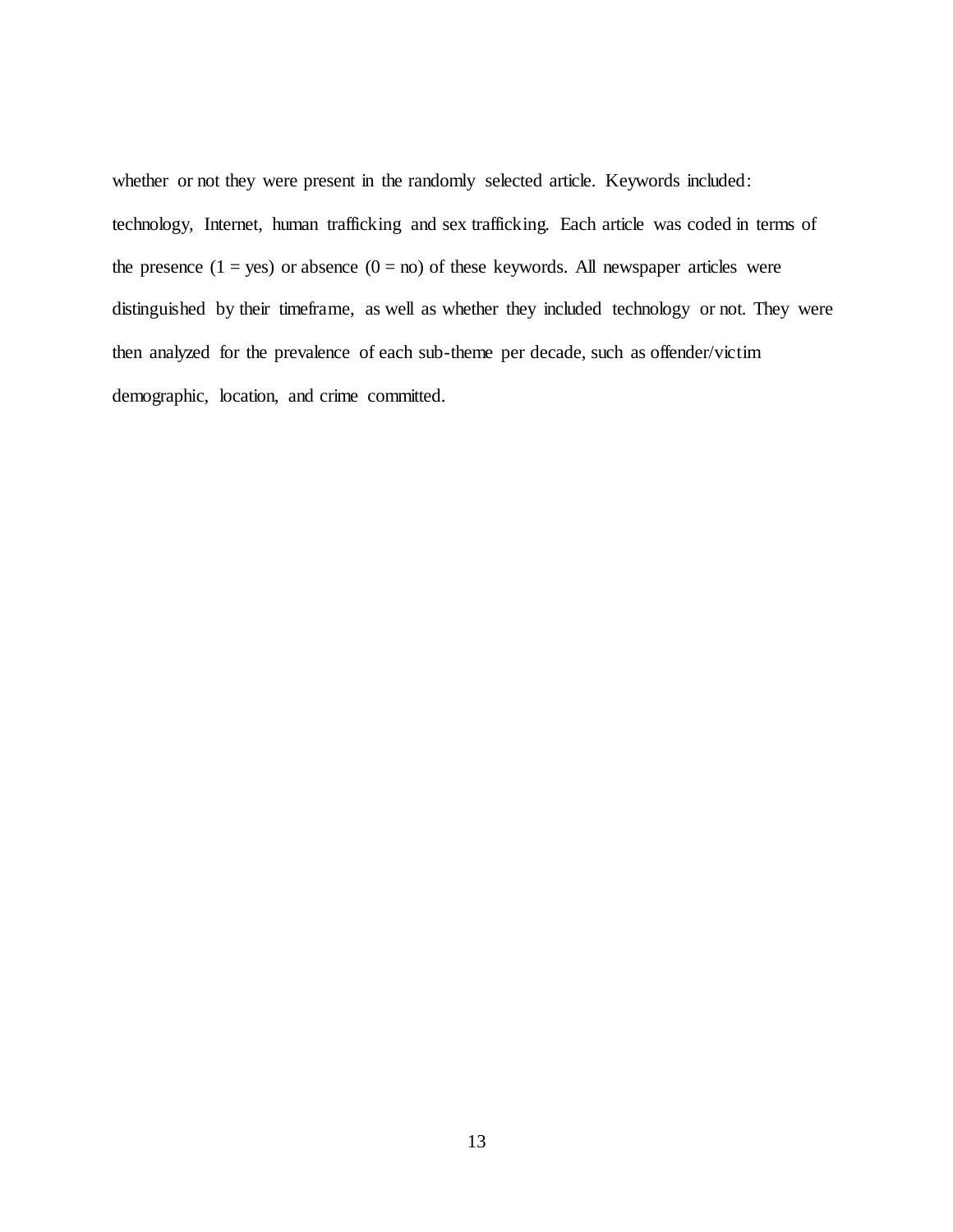## **RESULTS**

The results showed that over time, more articles with the terms trafficking and technology were obvious (see Figure 1). During the 1980s, a total of 948 articles were identified. This rose dramatically in the 1990s with a total of 13,844 articles. It continued to rise in the 2000s with a total of 89,186 articles. Last, the number peaked with a total of 194,854 articles during the 2010s. Currently, 33,209 articles were found in this decade however, I hypothesize that will rise by 2029.



Figure 1. Newspaper Articles Involving Trafficking and Technology Over Time

A second analysis was conducted using newspaper dailies to determine how technology is used by perpetrators. In the 1980s, 1990s, and 2000s, technology was not mentioned in trafficking articles. Technology was however mentioned in 20% of the articles examined during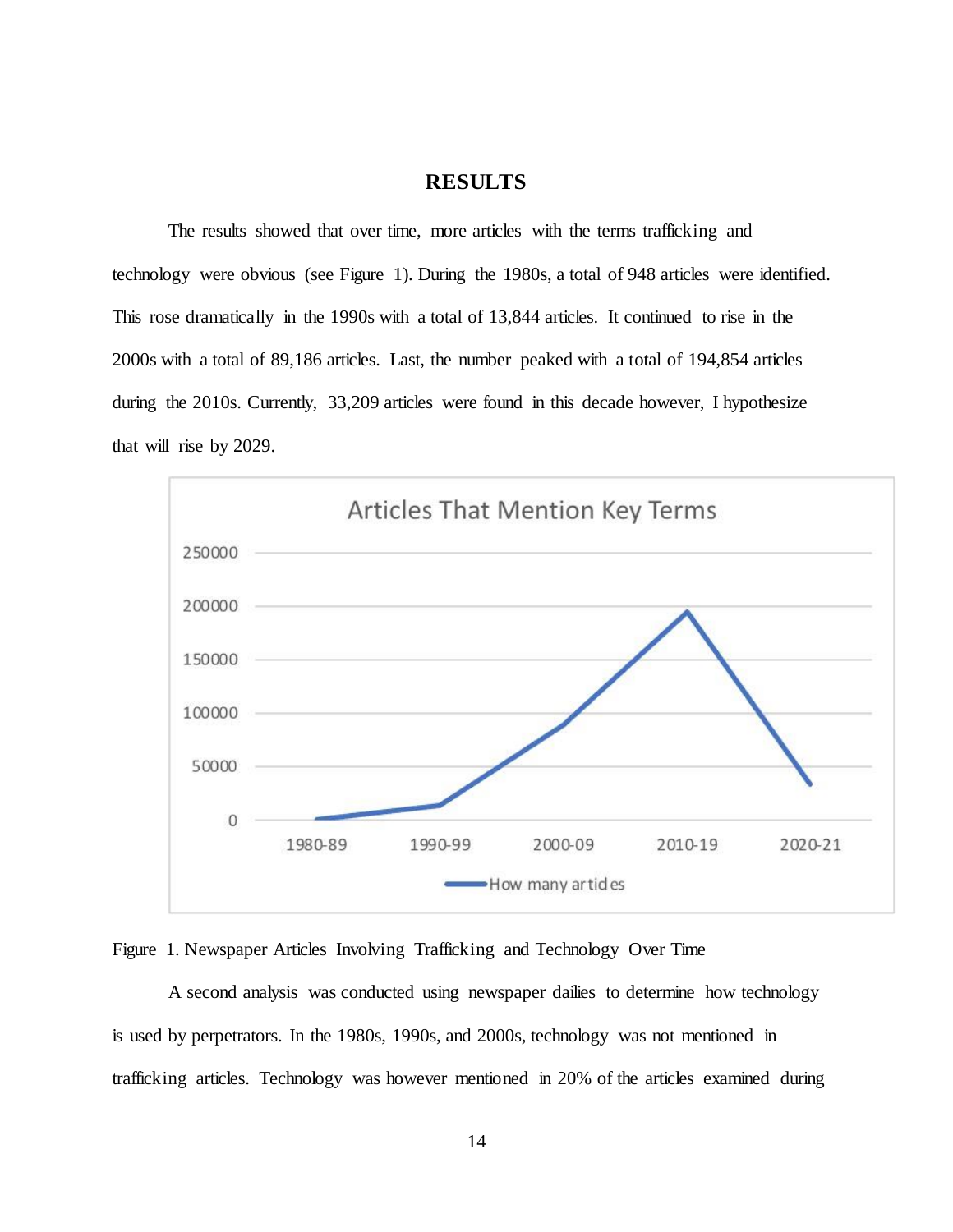the 2010 and 2020 decades. Furthermore, the Internet was not mentioned in 2000 nor in 2020. The Internet was mentioned in 20% of the articles in the following decades: 1980s, 1990s, and 2010s. In the articles that did mention technology, advertisements accounted for 16% of the methods used by perpetrators. Meanwhile, mail-order wives, websites, and GPS devices each accounted for 4%.

In the articles that mentioned technology and the internet, patterns emerged between how technology and the internet was used, as well as the location and demographic of offenders and victims. The internet and technology were mainly used in form of sex ads and websites. These included pages such as Craigslist, Backpage, Reddit, Cityvibe, Erotic Review, Bedpage, Skype, and Switter. Meanwhile, technology used to promote sex trafficking included Memex and Tellfinder uncharted software. Asia and North America were the main two locations mentioned, with individuals from Thailand and the United States consistently represented as perpetrators of sex trafficking. The offenders were all middle-aged males and of either Asian, American, or European descent. In contrast, victims were all females of primarily Asian descent and around 13 to 17 years of age.

The current study found no observable patterns between the offense with which perpetrators were charged with. Charges included prostitution, child pornography, and sex trafficking. Although child pornography includes technology, there is no relationship between pornography and sex trafficking.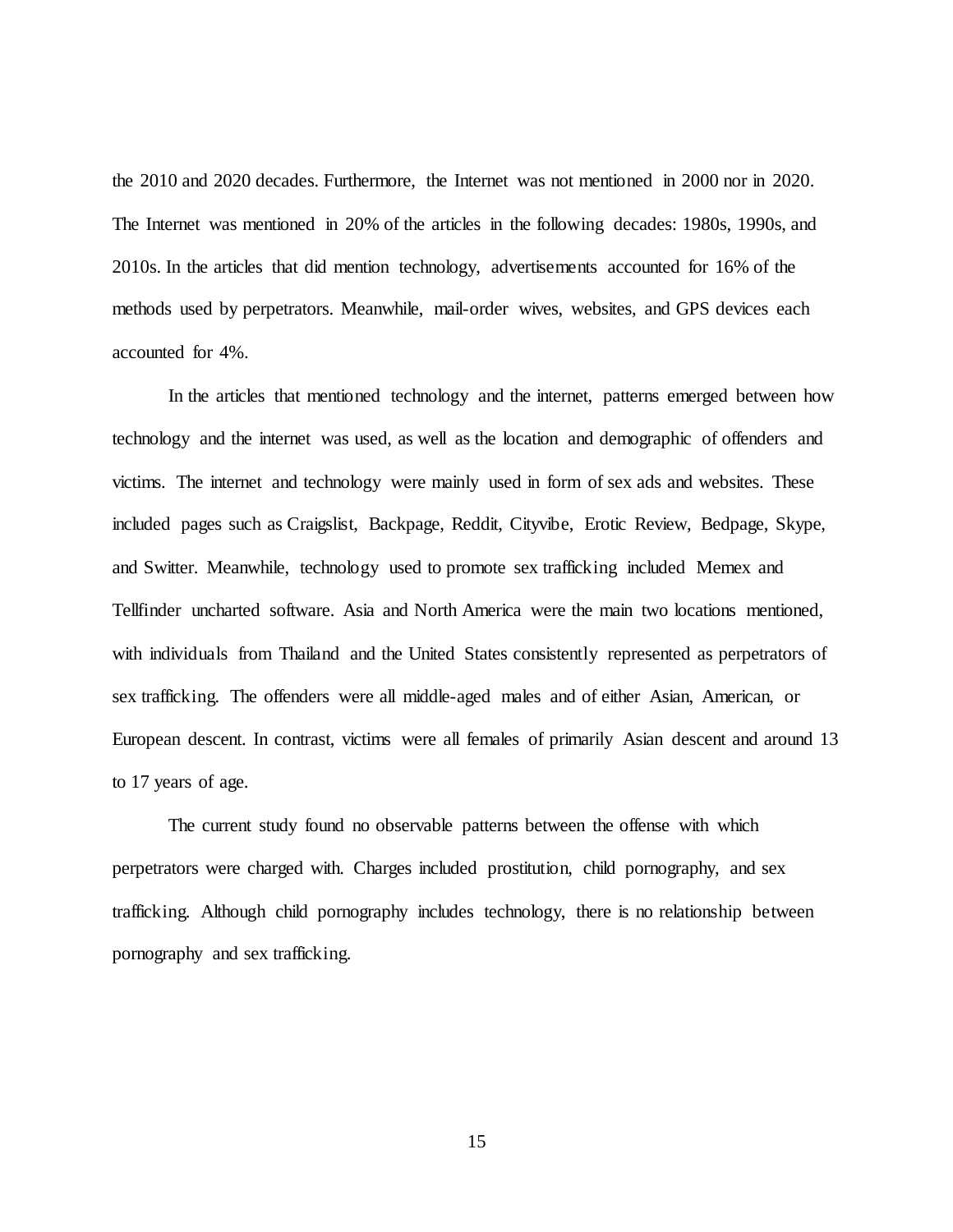### **DISCUSSION**

As highlighted in the introduction, traffickers have leveraged misused technology to exploit their victims. While a plethora of empirical research discusses the growth of human trafficking, very few discuss the role technology has in its expansion. The purpose of this study was to determine how technology has bolstered sex trafficking into the third largest clandestine crime in the world. Using the five major daily newspaper articles, I addressed a major knowledge gap between the media and law enforcement. The results show that technology has been detrimental in the rise of trafficking; however, the field remains largely unaware to what extent. The articles analyzed mention forms in which the internet is used; however, they do not go into depth on how imperative cyberspace is to traffickers in their trade.

When I began this thesis, I predicted that technology and the internet would be used more frequently as time progressed. Consistent with my prediction, technology was more prevalent in later decades however, not by much. The internet had the opposite effect, it appeared in earlier articles more frequently than in later ones. Thus, the current findings did not support my hypothesis. Overall, this study demonstrated how the public is likely still in the early stages of understanding how traffickers hide in plain sight. Scarce research exists into the implications that technology has had in facilitating trafficking globally, as reflected in the articles' lack of mentioning technology as an enabler of human trafficking.

In my analysis, certain patterns emerged on how traffickers use cyberspace to exploit their victims. I found that the most common form of exploitation was the use of sex ads on websites such as Craigslist. This is reflected in current literature, as the majority of traffickers use the Internet for their trafficking operations (UNODC, 2020). I also found that all of the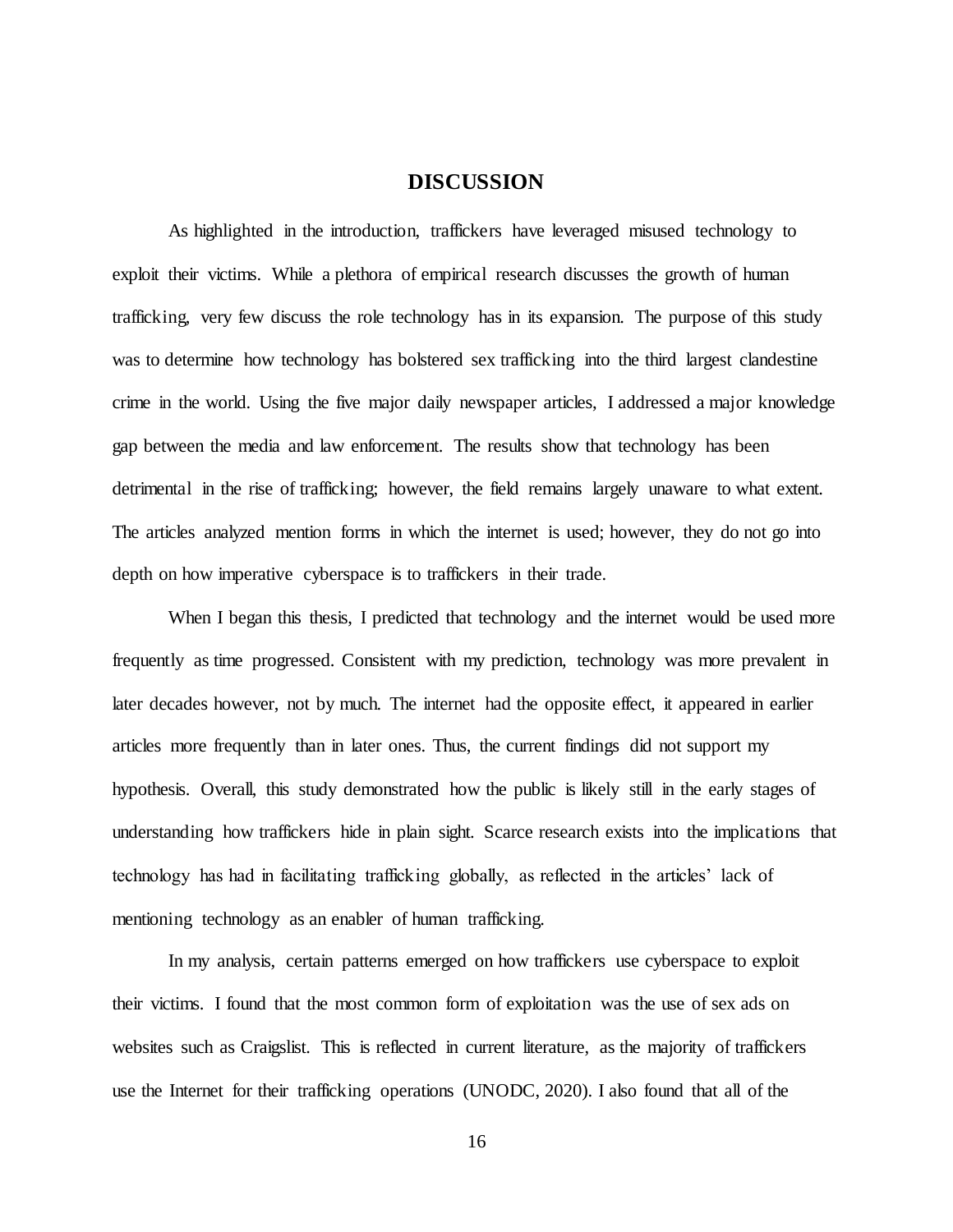victims were females between 13 and 17 years of age and all of the offenders were middle aged men. This is consistent with previous literature findings that the large majority of sex trafficking victims are female and the majority of offenders are male (UNODC, 2020).

Also, a disparity in criminal charges and offenses exists. I found no relationship between the offense traffickers were charged with and the offense committed. Traffickers were charged with various crimes including child pornography, rather than with human trafficking. This discrepancy results in confusion for both the media and law enforcement on what human trafficking is and how vast it has become. This is reflected in media articles lack of awareness of how technology is used in the human trafficking world. Stories that may reiterate the use of technology may be lost to other crimes such as child prostitution. In conclusion, the media and law enforcement are slowly becoming aware of the effect's technology has had on trafficking today. In the future, investigating further into how the lack of human trafficking charges leads to less exposure of the effects of technology in media articles would be useful.

#### **Limitations and Future Directions**

The current study has numerous limitations that future researchers may address. The sample only included articles written by investigative journalists. Future research may expand their resources to gain a clearer image. Two options are using police reports and interviewing police officers. Police reports may provide more details about how human traffickers used technology in their operation. Unfortunately, police reports have several limitations as well. Police reports are oftentimes not released, difficult to obtain, do not provide a complete data set, are not comparable, and may be biased (Güss, 2020). In addition, future researchers may also conduct interviews with law enforcement agents. Police officers are at the forefront of dealing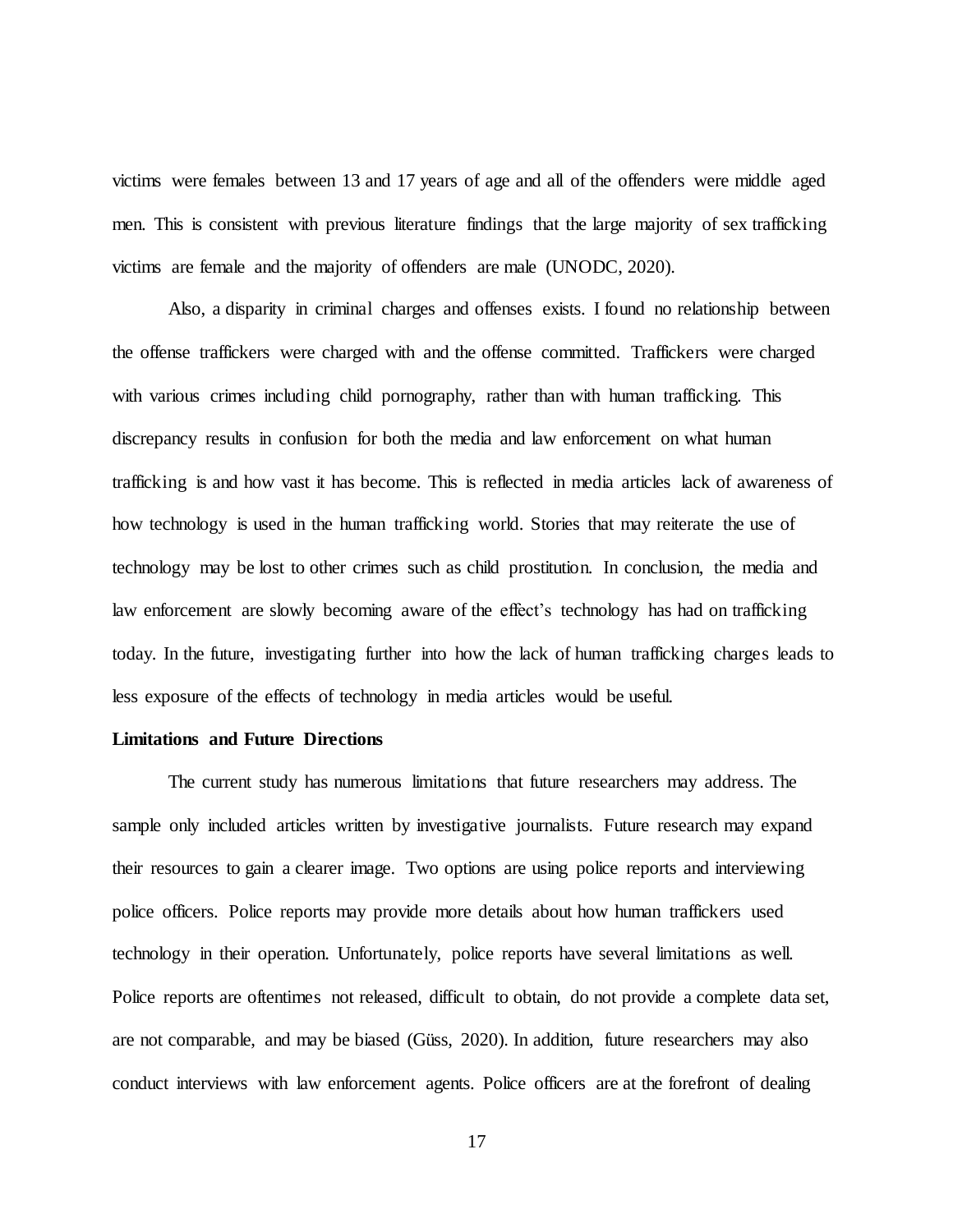with crimes, thus they may provide information not found on police reports nor articles. Federal government agents may also be ideal candidates however, they may be more challenging to get in contact with.

Human trafficking has become a large concern and interest within the criminal justice field, as newspaper articles about it have risen over the decade. Due to the limitations in this current study, no clear patterns found between the rise of technology, the internet and human trafficking. Considering the continual growth of human trafficking, it is imperative for law enforcement and media to become aware of technology as a facilitator of this crime. Future researchers should explore the potential effectiveness of charging offenders with cybercrime related charges in raising awareness of the usage of technology in trafficking. They should also focus on ways to use technology to combat human trafficking. Further research should explore interviewing police officers involved in posing as future victims, as well as survivors of human trafficking. Future researchers may use the United Abolitionist group as a source, as they are an agency in the U.S. that connects organizations and resources to educate, prevent, rescue and rehabilitate against modern-day slavery and exploitation (United Abolitionist, 2021). Overall, this study shows that human trafficking is an ever growing, undetected crime that will continue to prosper without a concerted effort to explore the cyberspace as a dangerous tool for its promulgation.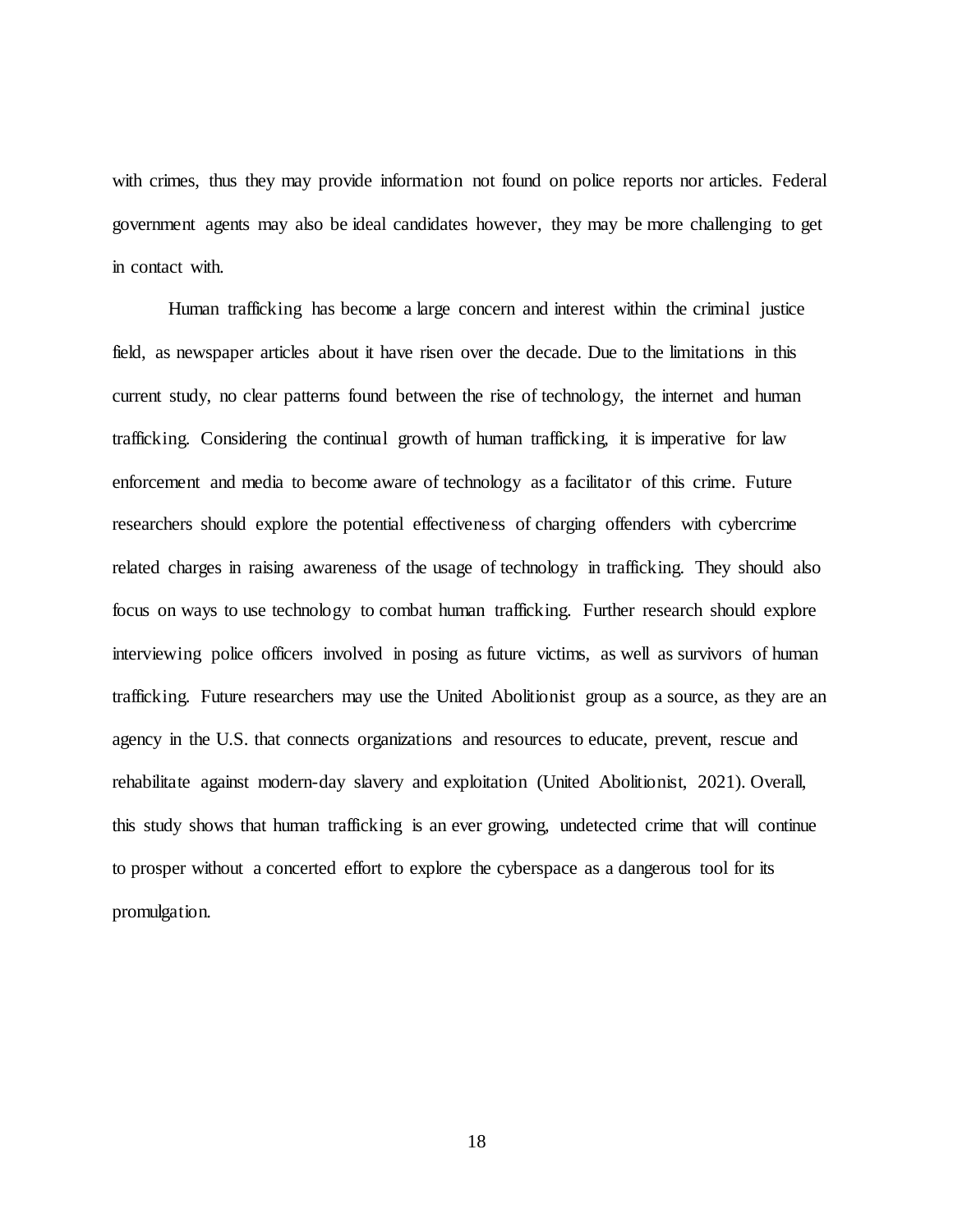### **REFERENCES**

- Anthony, B. (2018, July). *On-Ramps, Intersections, and Exit Routes: A Roadmap for Systems and Industries to Prevent and Disrupt Human Trafficking*. Polaris Project. Retrieved October 24, 2021, from https://polarisproject.org/wpcontent/uploads/2018/08/A-Roadmap-for-Systems-and-Industries-to-Prevent-and-Disrupt-Human-Trafficking-Social-Media.pdf.
- Aronowitz, A. A. (2009). *Human trafficking, human misery: the global trade in human beings.* Westport, CT: Praeger.
- *Blue Campaign Transportation Toolkit*. The Department of Homeland Security. (n.d.). Retrieved October 29, 2021, from https://www.dhs.gov/sites/default/files/publications/18\_0803\_Blue-Campaign-Transportation-Toolkit.pdf.
- Boyd, D., Casteel, H., Thakor, M., & Johnson, R. (2011). *Human trafficking and technology: a framework for understanding the role of technology in the commercial sexual exploitation of children in the U.S.* Cambridge, MA: Microsoft Research.
- Brenig, C., Accorsi, R., & Müller, G. (2015). *Economic analysis of cryptocurrency backed money laundering.* Münster, Germany: Twenty-Third European Conference on Information Systems (ECIS).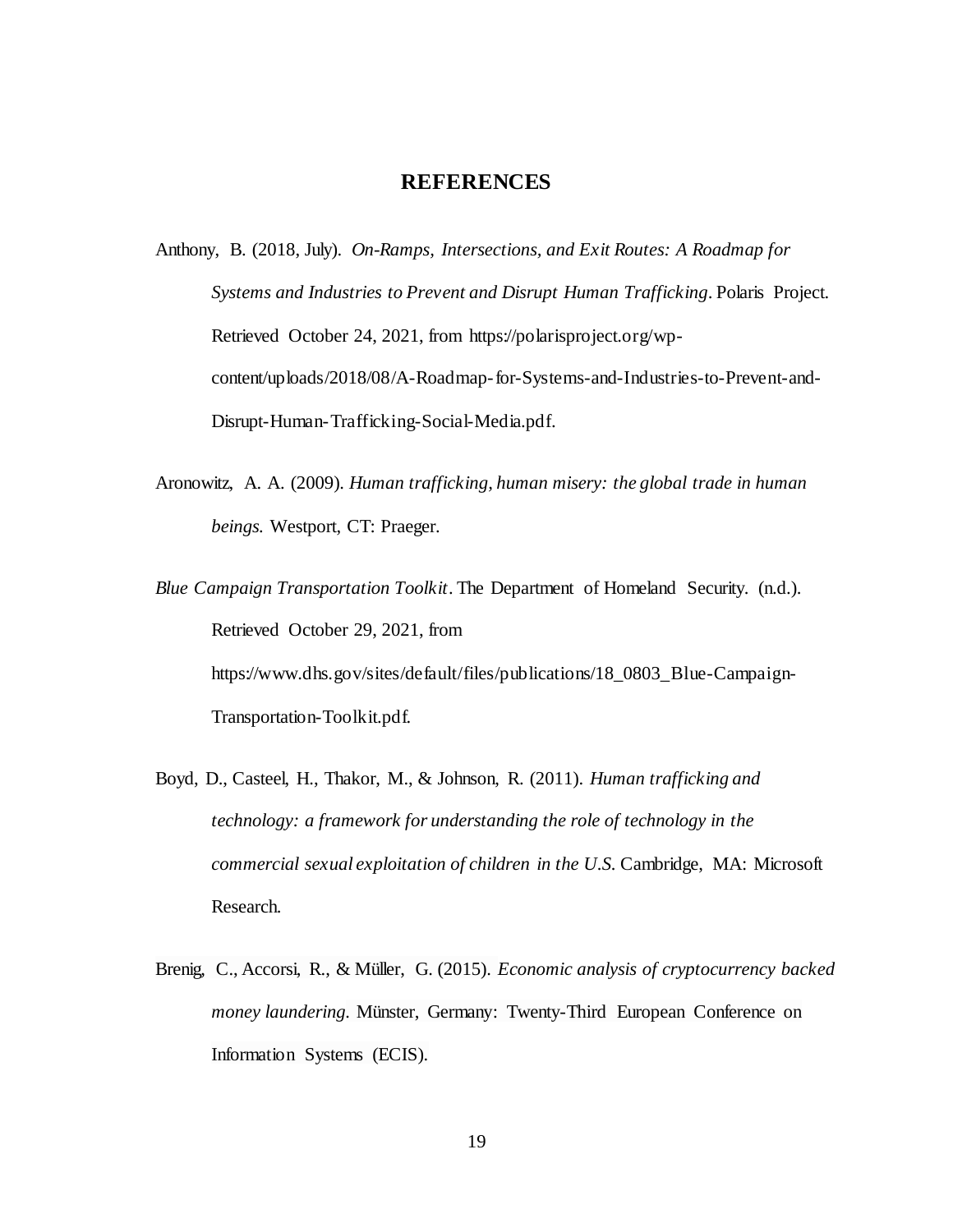- Brown, M. (2020, July 23). *Fact check: Home goods retailer Wayfair is not involved in child sex trafficking.* USA Today. Retrieved October 3, 2021 from https://www.usatoday.com/story/news/factcheck/2020/07/22/fact-check-wayfairnot-involved-child-sex-trafficking/5460739002/.
- *Combating Human Trafficking in the Transportation Sector*. Transportation. (2019, May 9)*.* Retrieved October 3, 2021, from https://www.transportation.gov/sites/dot.gov/files/docs/mission/international-

policy-and-trade/against-human-trafficking/338066/acht-draft-final-report.pdf.

- *Content analysis*. Search the website. (n.d.). Retrieved October 29, 2021, from https://www.publichealth.columbia.edu/research/population-healthmethods/content-analysis.
- *Definition of geotracking*. PCMAG. (n.d.). Retrieved October 1, 2021, from https://www.pcmag.com/encyclopedia/term/geotracking.
- *Fact Sheet: Human Trafficking*. The Administration for Children and Families. (n.d.). https://www.acf.hhs.gov/otip/fact-sheet/resource/fshumantrafficking.
- Finklea, K., Fernandes-Alcantara, A. L., & Siskin, A. (2015, January 28). *Sex trafficking of children in the United States: Overview ...* Retrieved October 24, 2021, from https://sgp.fas.org/crs/misc/R41878.pdf.
- *Gaps in Reporting Human Trafficking Incidents Result in Significant Undercounting*. National Institute of Justice. (2020, April 4). https://nij.ojp.gov/topics/articles/gaps-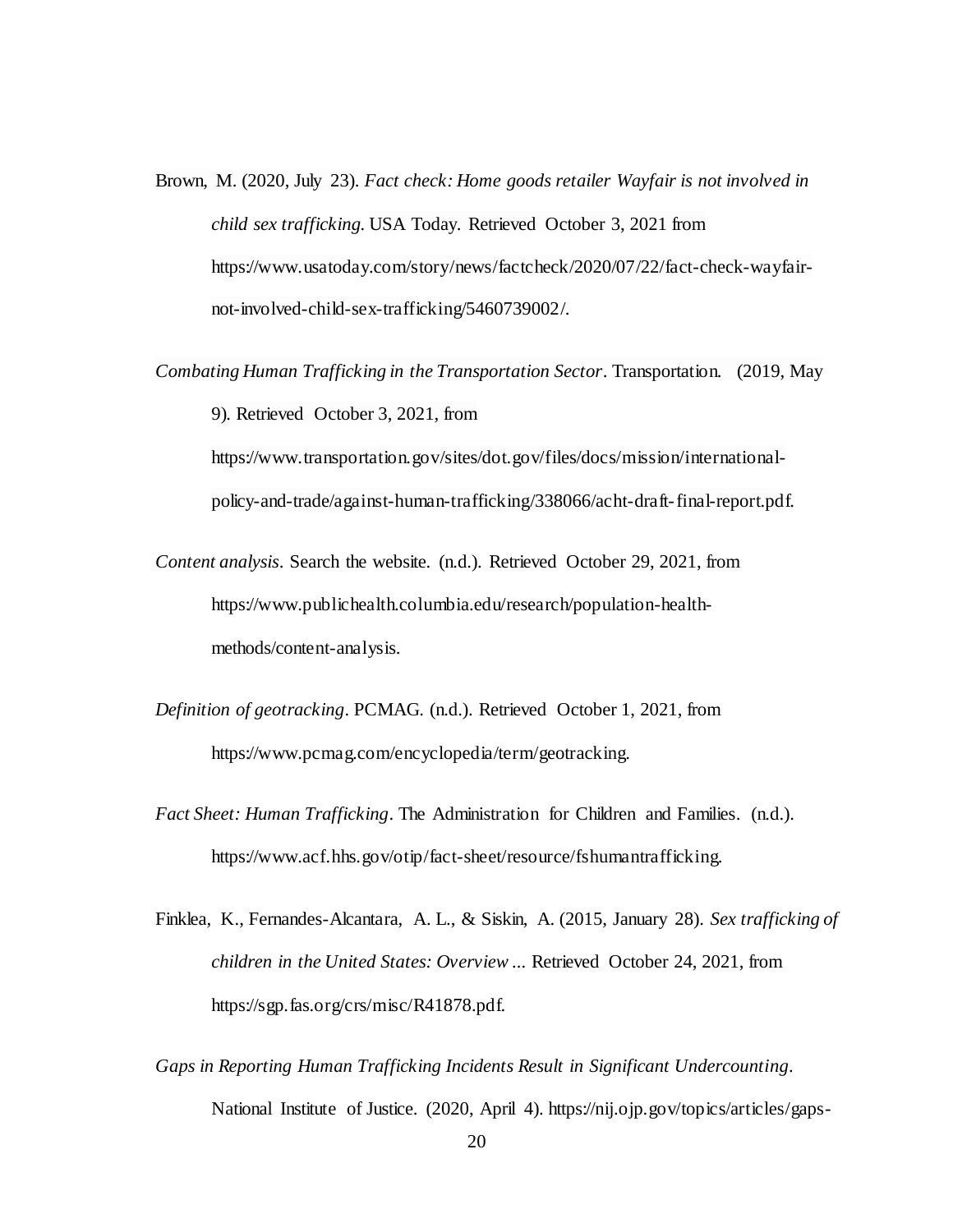reporting-human-trafficking-incidents-result-significantundercounting#noteReferrer1.

- *Global Estimates of Modern Slavery*. International Labor Organization. (2017). Retrieved November 24, 2021, from https://www.ilo.org/wcmsp5/groups/public/---dgreports/- --dcomm/documents/publication/wcms\_575479.pdf.
- Greenberg, J. (2016, July 26). *Politifact - yes, human trafficking ranks no. 3 in world crime*. Politifact.com. Retrieved October 29, 2021, from https://www.politifact.com/factchecks/2016/jul/27/amy-klobuchar/yes-humantrafficking-ranks-3-world-crime/.
- Güss, C. D., Tuason, M. T., & Devine, A. (2020, October 22). *Problems with police reports as data sources: A researchers' perspective*. Frontiers in psychology. Retrieved November 13, 2021, from https://www.ncbi.nlm.nih.gov/pmc/articles/PMC7642213/.
- *Human Trafficking*. National Human Trafficking Hotline. (2021). Retrieved October 2, 2021, from https://humantraffickinghotline.org/type-trafficking/human-trafficking.
- *Human trafficking*. StrongHearts Native Helpline. (2021). Retrieved October 1, 2021, from https://strongheartshelpline.org/abuse/human-trafficking.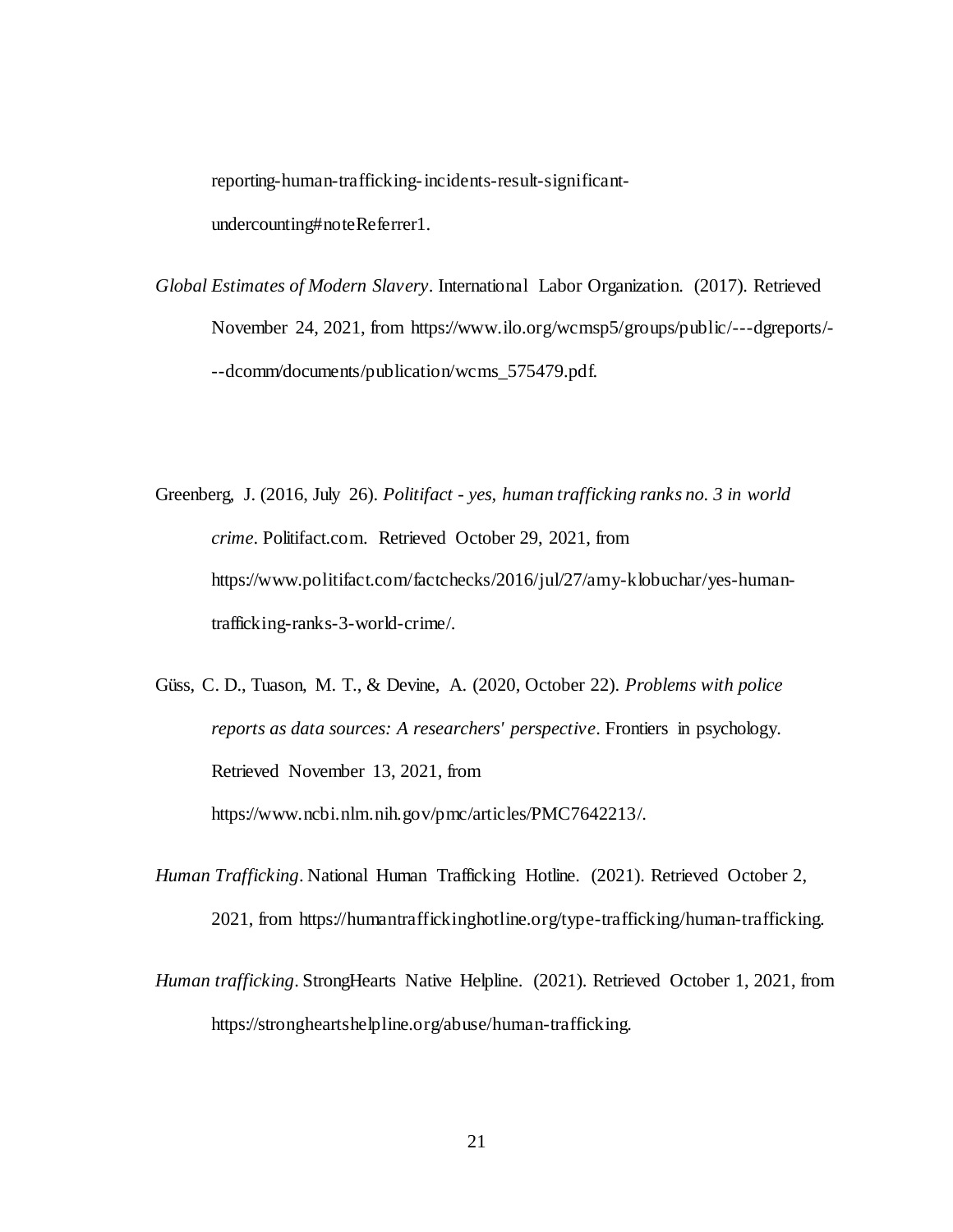- *Human Trafficking*. The United States Department of Justice. (2016, August 10). https://www.justice.gov/usao-ri/human-trafficking.
- *Human trafficking and social media*. Polaris. (2020, August 5). Retrieved November 8, 2021, from https://polarisproject.org/human-trafficking-and-social-media/.
- *ILO says forced labour generates annual profits of US\$ 150 billion*. Economics of forced labour: ILO says forced labour generates annual profits of US\$ 150 billion. (2014, May 20). https://www.ilo.org/global/about-theilo/newsroom/news/WCMS\_243201/lang--en/index.htm.
- Jennifer E. O'Brien & Wen Li (2020) *The role of the internet in the grooming, exploitation, and exit of United States domestic minor sex trafficking victims*, Journal of Children and Media, 14:2, 187-203, DOI: 10.1080/17482798.2019.1688668
- Johnson, M. (2017, August 25). *The role of technology in human trafficking and sexual exploitation*. Police1. Retrieved November 15, 2021, from https://www.police1.com/bitcoin/articles/the-role-of-technology-in-humantrafficking-and-sexual-exploitation-GzTCXOn7zhCj0CcM/.
- Krippendorff, K. (1989). Content analysis. In E. Barnouw, G. Gerbner, W. Schramm, T. L. Worth, & L. Gross (Eds.), *International encyclopedia of communication* (Vol. 1, pp. 403-407). New York, NY: Oxford University Press. Retrieved from http://repository.upenn.edu/asc\_papers/226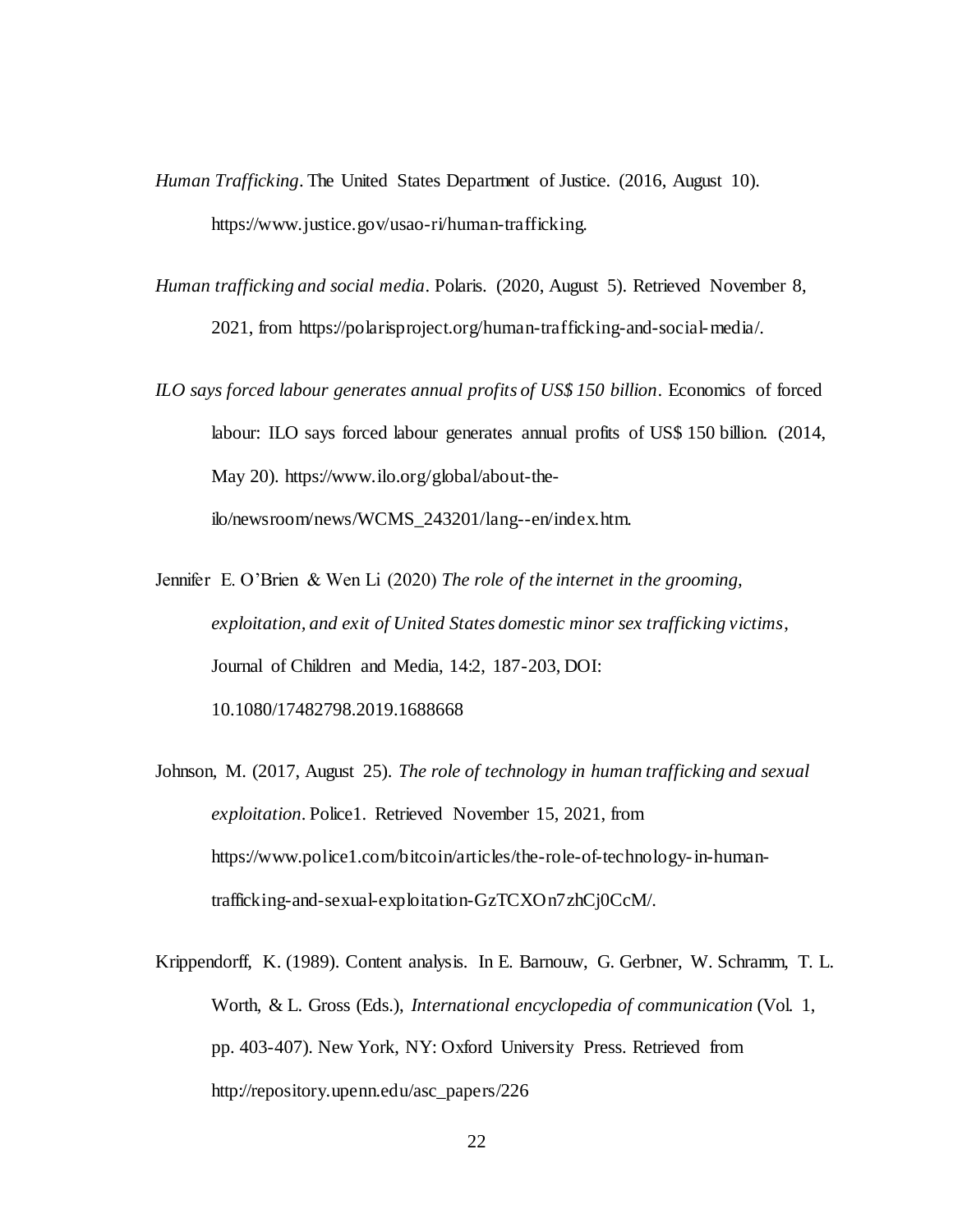Laterno, M. (2011, September). *Human Trafficking Online: The Role of Social Networking Sites and Online Classifieds (2011)*. Technology and Human Trafficking. Retrieved November 24, 2021, from

https://technologyandtrafficking.usc.edu/report/executive-summary/.

- Latonero, M. (2011). *Human Trafficking Online: Cases and Patterns*. Technology and Human Trafficking. Retrieved October 24, 2021, from https://technologyandtrafficking.usc.edu/report/human-trafficking-online-casespatterns/.
- Latonero, M., Musto, J., Boyd, Z., Boyle, E., Bissel, A., Gibson, K., & Kim, J. (2012). *The rise of mobile and the diffusion of technology-facilitated trafficking.* University of Southern California: USC Annenberg Center on Communication Leadership & Policy, Los Angeles, CA.
- Lukianchuk, R., Grebeniuk, M., & Cherniak, A. (2017, November 11). *Current Trends, Concerns and Peculiarities of the Turnover of Cryptocurrency*. Irbis-nbuv . Retrieved October 27, 2021, from http://www.irbis-nbuv.gov.ua/cgibin/irbis\_nbuv/cgiirbis\_64.exe].
- *Online Gaming: The Newest Weapon of Human Traffickers: Part 1*. Stop Human Trafficking. (2018, December 6). http://stopptrafficking.com/online-gaming-thenewest-weapon-of-human-traffickers-part-1/.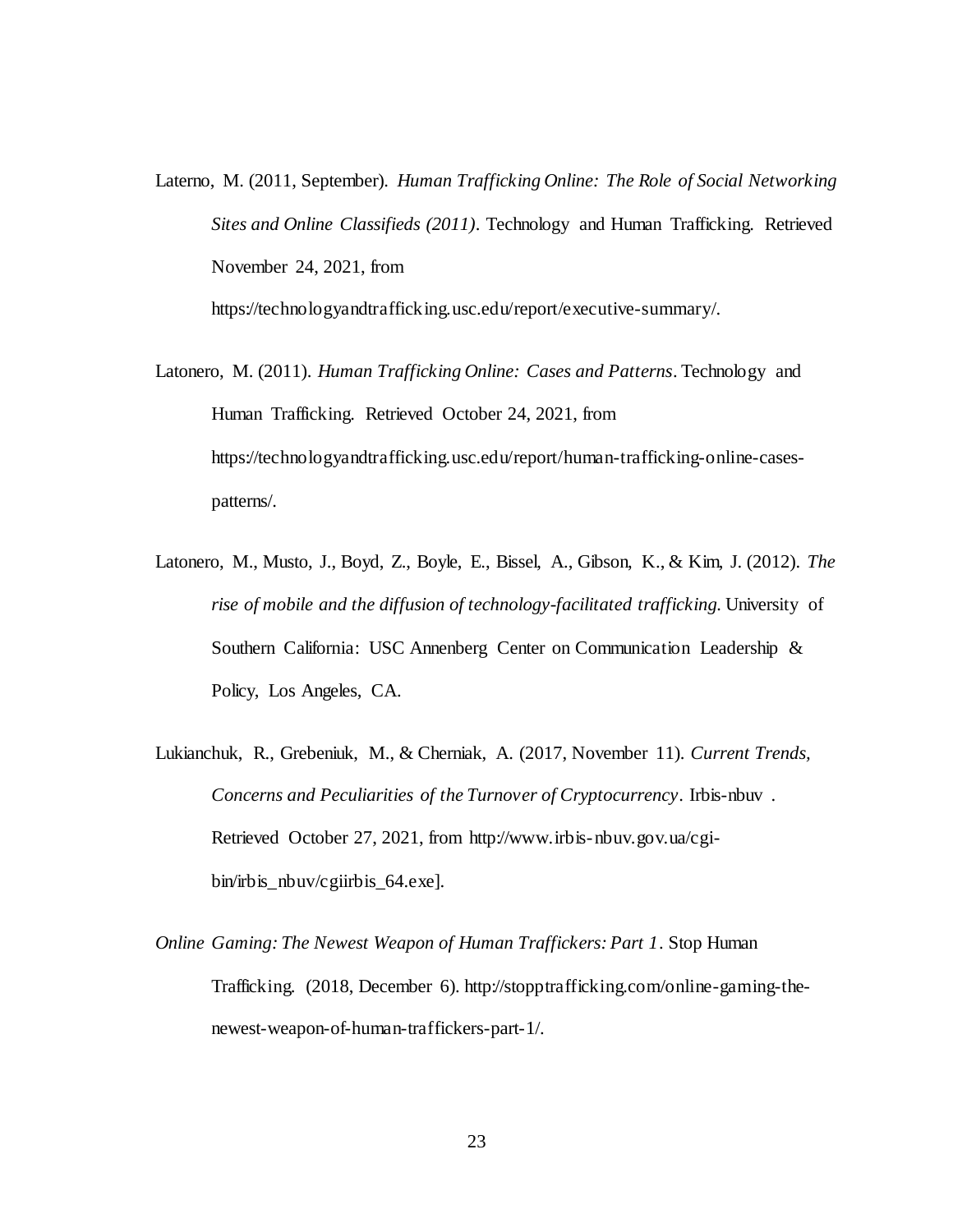- Pew Research Center. (2021, April 26). *Demographics of Internet and Home Broadband Usage in the United States*. Pew Research Center: Internet, Science & Tech. https://www.pewresearch.org/internet/fact-sheet/internet-broadband/#internet-useover-time.
- *Polaris 2019 U.S. National Human Trafficking Hotline Data Report.* Human Trafficking Hotline (2019). Retrieved October 3, 2021, from https://humantraffickinghotline.org/sites/default/files/Polaris-2019-US-National-Human-Trafficking-Hotline-Data-Report.pdf.
- Richmond, J. (2019, April 11). *Taking a lesson from traffickers: Harnessing Technology to further the Anti-Trafficking Movement*. U.S. Mission to the OSCE. Retrieved November 24, 2021, from https://osce.usmission.gov/taking-a-lesson-fromtraffickers-harnessing-technology-to-further-the-anti-trafficking-movement/.
- *Sex Trafficking: Human Trafficking for Sex*. End Slavery Now. (n.d.). http://www.endslaverynow.org/learn/slavery-today/sex-trafficking.
- Shared Hope International. (2012, September) *Demand: A Comparative Examination of Sex Tourism and Trafficking in Jamaica, Japan, the Netherlands, and the United States*, n.d., 5.
- Slim, E. (2020, November 17). *FinCEN Issues Human Trafficking Advisory (Part II of II)*. JD Supra. https://www.jdsupra.com/legalnews/fincen-issues-human-trafficking-11739/.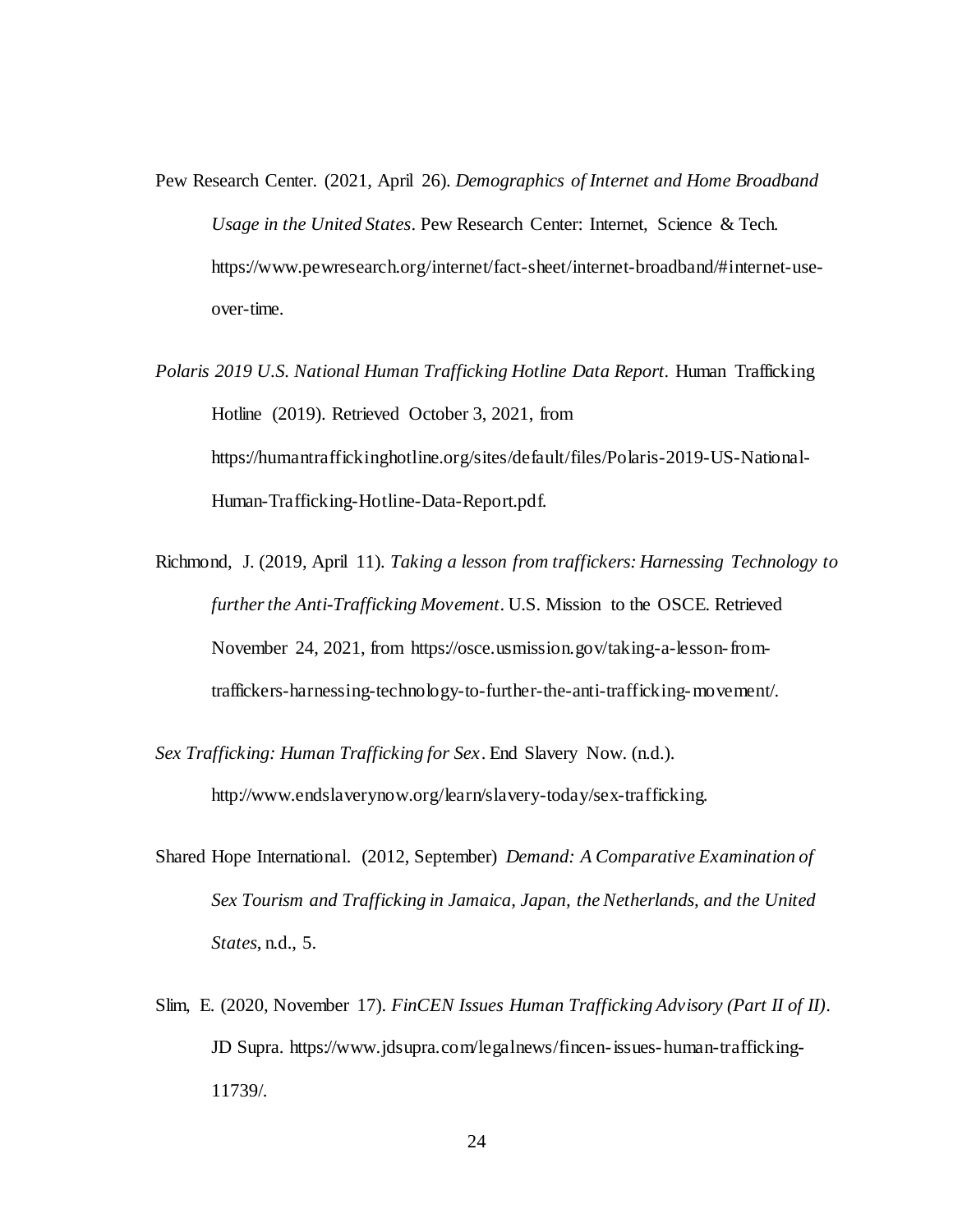Smith, C. H. (2013, April 8). *H.R.898 - 113th Congress (2013-2014): Trafficking Victims Protection Reauthorization Act of 2013*. Congress.gov. https://www.congress.gov/bill/113th-congress/house-bill/898/text#toc-H921781692A49479FA39D1CC04B632E4D.

- Spruce, H. (2017, February 15). *Methods of Human Trafficking and Recruitment*. The Hub | High Speed Training. https://www.highspeedtraining.co.uk/hub/methods-ofhuman-trafficking/.
- *The National Strategy for Child Exploitation Prevention and Interdiction.* U.S. Department of Justice. (2010, August). Retrieved October 27, 2021, from https://www.justice.gov/psc/docs/natstrategyreport.pdf.
- U.S. Department of Health & Human Services. (n.d.). *What Do We Mean by Human Trafficking?* What is Trafficking? | National Human Trafficking Training and Technical Assistance Center. Retrieved October 3, 2021, from https://nhttac.acf.hhs.gov/soar/eguide/stop/what-is-trafficking.
- U.S. Department of State. (2021, January 10). *About Human Trafficking - United States Department of State*. U.S. Department of State. https://www.state.gov/humantrafficking-about-human-trafficking/.
- U.S. Department of State. (2021, January 9). *Senior Policy Operating Group Public Awareness and Outreach Committee Guide for Public Awareness Materials (nonbinding) - United States Department of State*. U.S. Department of State.